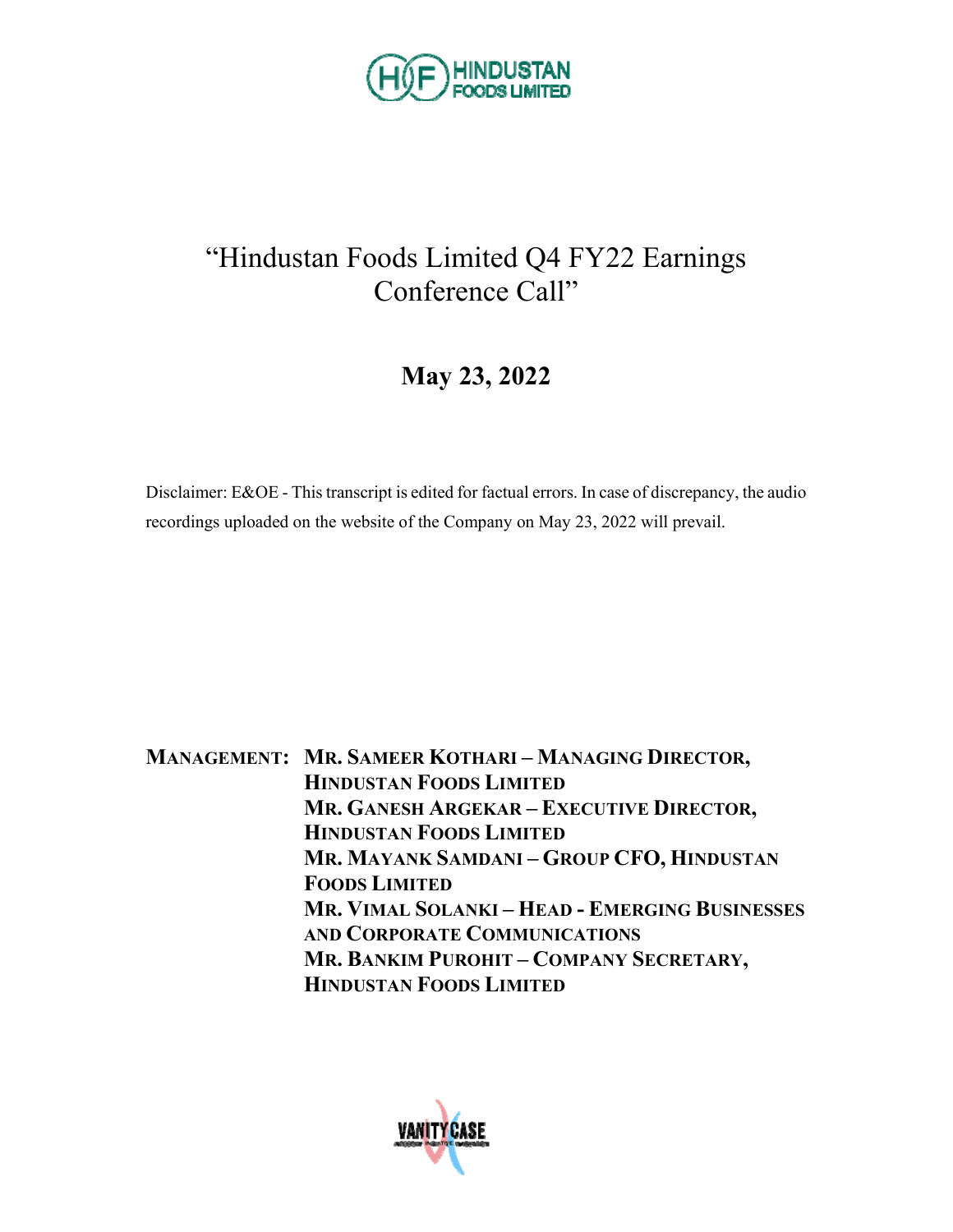

**Moderator:** Ladies and gentlemen, good day and welcome to the Hindustan Foods Limited Q4 FY22 Earnings Conference Call.

> This conference call may contain forward looking statements about the Company which are based on the beliefs, opinions and expectations of the Company as on date of this call. The statements are not the guarantees of future performance and involve risks and uncertainties that are difficult to predict.

> As a reminder, all participants' lines will be in the listen-only mode and there will be an opportunity for you to ask questions after the presentation concludes. Should you need assistance during the conference call, please signal an operator by pressing '\*' then '0' on your touchtone phone. Please note that this conference is being recorded.

> I now hand the conference over to Mr. Sameer Kothari – Managing Director. Thank you and over to you, Sir.

**Sameer Kothari:** Thank you, Rutuja and good afternoon and welcome everyone for our Quarter 4 FY22 and financial year ending March 31st, 2022, earnings conference call. I hope each of you and your families continue to remain safe and healthy.

> I am joined on the call by Ganesh Argekar, who is our Executive Director, Mayank Samdani, who is our Group CFO, Vicky Solanki, who is the Head - Emerging Businesses and Corporate Communications and Bankim who is our Company Secretary. I am also accompanied by SGA, our Investor Relations Advisors.

> I hope everyone has had the chance to go through our updated investor presentation which was uploaded on the exchange and also on our Company website.

> Coming to the performance of the Company, I have to say that I'm pleased with the performance in the last quarter and also for the entire financial year. What gives me confidence is that in spite of all the headwinds, including commodity inflation, slowing demand, stress in rural demand, etc. we've been able to achieve the target that we have set for ourselves, which was that of achieving a turnover of 2000 crores.

> As I had mentioned in my earlier call, our business model not only shields us from the shortterm vagaries of demand and inflationary pressures, but also provides us with a clear visibility of the medium term in terms of our performance, which brings me to our future target.

> In my last call, I had laid down the path for reaching our next goal of 4,000 crores and I can confidently say that we are on track for most of those things that we discussed earlier. The M&A transactions have progressed, factories have been integrated into our systems and some of these factories have actually gone ahead and achieved their highest ever turnover in the last quarter

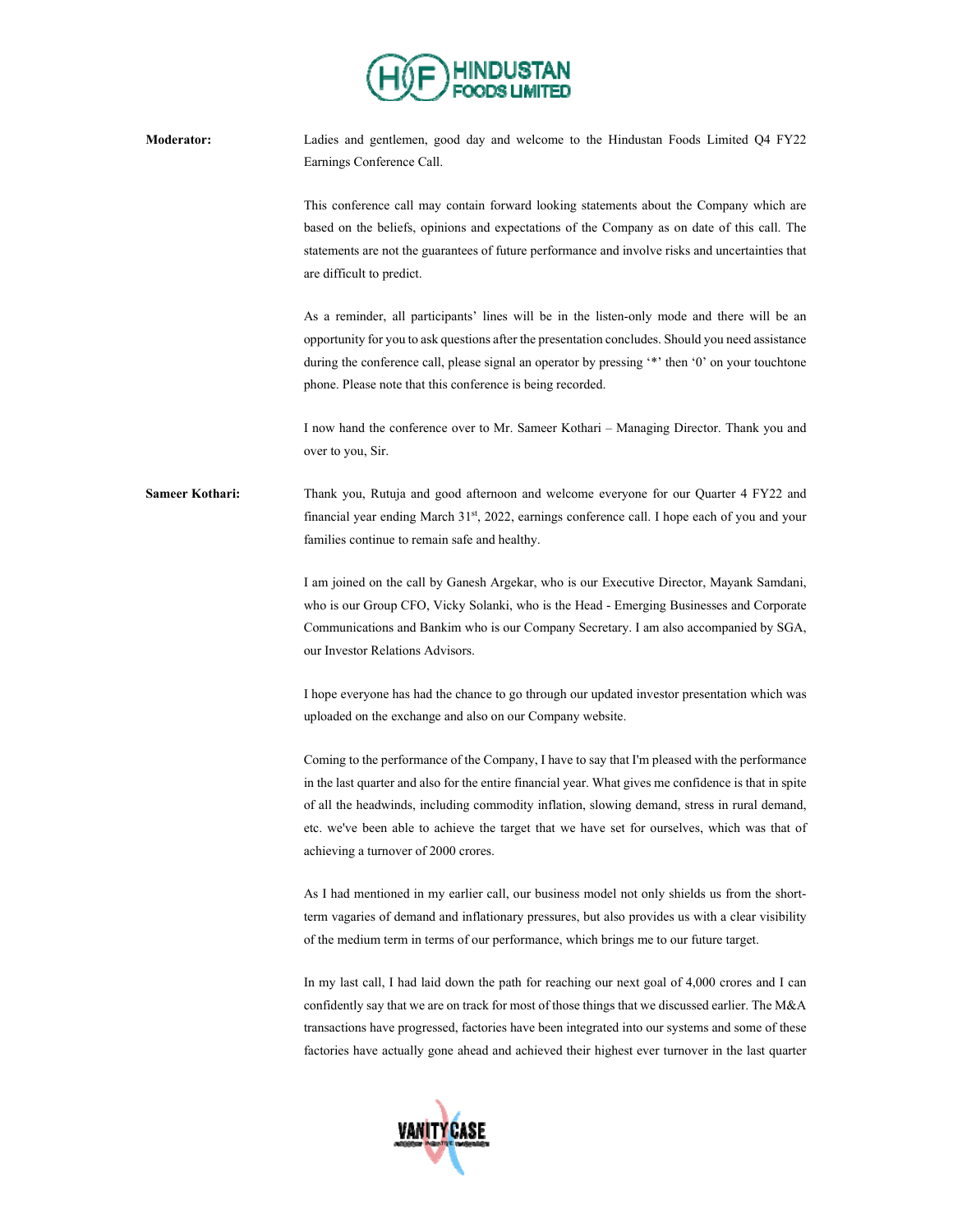

and in this month of April as well. But more importantly we've been able to continue servicing our customers from all of these factories, without any disruption.

The deal pipeline looks strong and in spite of the general slowdown in the FMCG volumes, our strategy to diversify across product categories is beginning to pay off. To illustrate, while some of the categories are facing volume headwinds and down trading, some other categories like ice creams, beverages, color cosmetics are seeing a major spike due to the pent-up demand over the last couple of years.

We continue to invest in CAPEX across various geographies and are confident that things are beginning to sync in. We are successfully in the last few years, changed HFL from a single product, single location, single customer Company to one of the most diversified FMCG contract manufacturer in the country. This has been achieved by building new factories, identifying adjacencies and integrating acquisitions and developing new customers and product categories. I am confident that this experience will hold us in good stead as we start our journey from 2000 to 4,000.

I will now hand over the call to Ganesh, our Executive Director who will brief you on the operational highlights.

Good afternoon, everyone. I would like to highlight the operational performance of Quarter 4 and Financial Year 22. All the existing units of the Company were stable and performed as per the expectations. Our new color cosmetic acquisitions were completely integrated, and the factory achieved its highest ever turnover in the month of March '22 and again in the month of April 2022. The ice cream plant in Lucknow, UP commenced trial production and the first dispatch was made in April. We expect it to ramp up production to approximately 15,000 litons by the end of 2023. We need to invest an additional Rs. 75 crores at Lucknow for the expansion of ice cream plant. We expect the increased production to start from Quarter 4, 2023.

> The merger of ATC Beverages is completed and the expansion at Mysore has been commercialized. The unit has started manufacturing for Tata Consumer Products Ltd. in addition to the existing customer Hector Beverages. We are hoping to invest to double the capacity on this site.

> The Soaps and Bars project in Hyderabad continues to be delayed and we are cautiously optimistic to start project work in June. The new factories for the footwear division sports as well as knitted shoes have been commercialized and both units in Tindivanam, Tamil Nadu and Vasai have started production.

> I will now hand over the call to Mayank Samdani – our Group CFO to take you through the financial results of the quarter and financial year 21-22 and explain to you the thought process of our decision to split the shares. Over to you Mayank

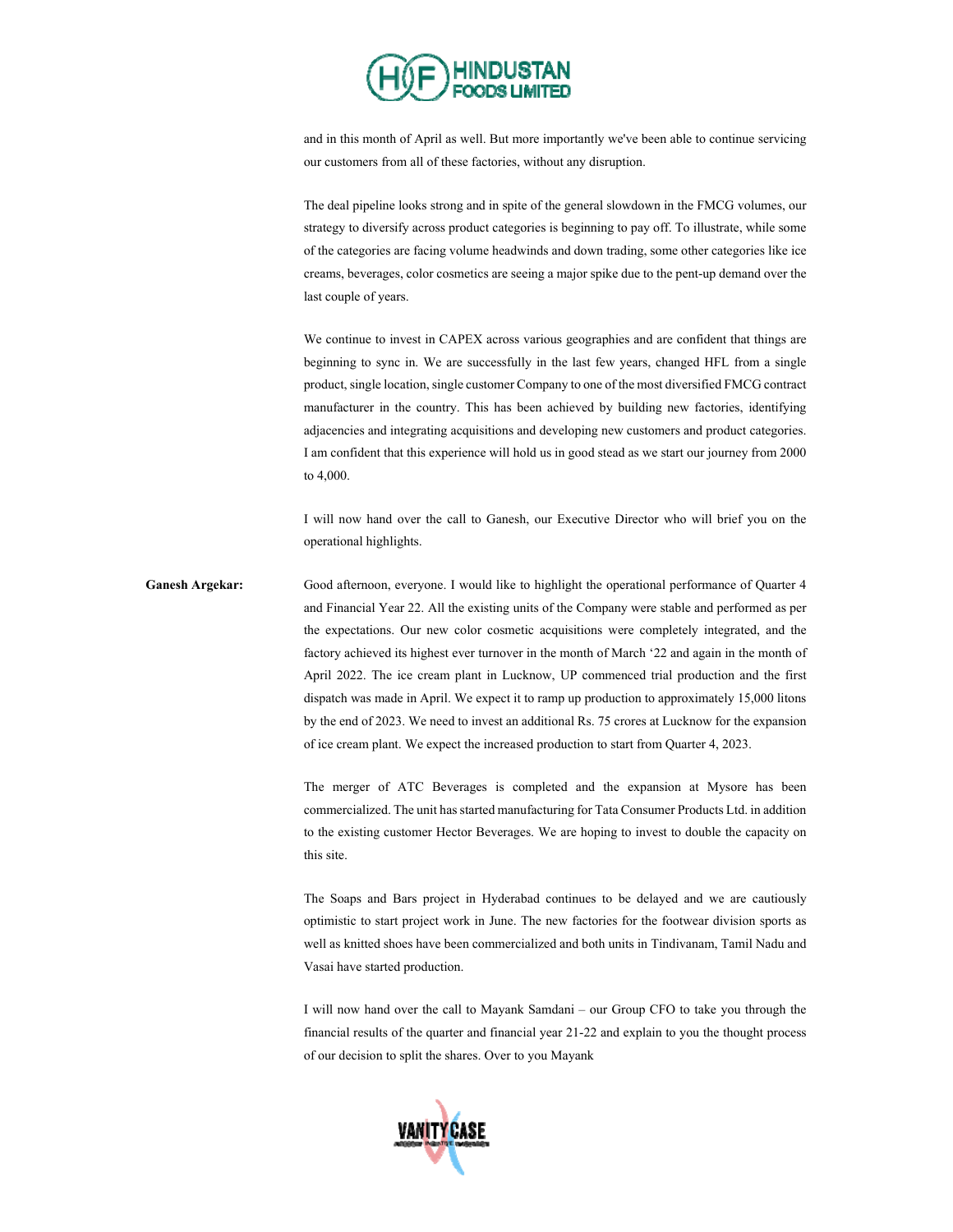

**Mayank Samdani:** Thank you. Good afternoon, everybody. I would like to Highlight Financial Performance for Q4 and FY22.

> We are very happy to share that we have achieved our target of Rs. 2000 crores of revenue for FY22, which is 45% growth over last year. Our total revenue for the quarter increased by 15% on year-on-year basis to rupees Rs. 563 crores in Q4 FY22 as compared to Rs. 491 crores in Q4 FY21. EBITDA of FY22 stood at Rs. 120 crores which is higher by about 30% on year-on-year basis. While the PBT was higher by 41%, the PAT growth of year-to-year for the financial years was not strictly comparable to the last year as the last year PAT includes certain onetime tax adjustment and excluding that the PAT past growth was 41% as well.

> As can be seen all the three parameters revenues, EBITDA and the profits are the highest in the history of the Company. As far as our ratios are concerned, as shares of the dedicated manufacturing increases, our margin profiles are tending to our normal rates of around 5.5% to 6.5% EBITDA and around 2% to 3% of PAT. This is in line with our expectation and guidance.

> Our ROC and ROE have improved as most of the CAPEX are productive. While I am confident that we should be able to better this as some part of the CAPEX continues to be work in progress. Given our track record I can be confidently say that we will always have some CAPEX proposal as work in progress. It is this continued investment of CAPEX financed from our internal accruals and debt that has led to the significant gross block of around Rs. 550 crores on the consolidated basis including Capital WIP, leading to the scalable performance prompting a rating upgrade from India ratings.

> Considering the size and ambition of the Company the Board have considered split of the equity shares of the Company from the face value of Rs. 10 to the face value of Rs. 2 each. We reiterate our near term and long-term targets for revenues and profitability as we continue to focus on accelerating growth through exploring organic and inorganic opportunities. With this, we also remain focused on strengthening our balance sheet and cash flow through effective working capital management, which would facilitate us for further growth.

With this I would like to open floor for the questions. Thank you.

**Moderator:** Thank you very much. We will now begin the question-and-answer session. The first question is from the line of Faisal Hawa from HG Hawa & Co. Please go ahead.

**Faisal Hawa:** From your investor presentation, I can see that the cash flow from operations has gone down quite a bit from the last time in spite of revenue will be much higher. Can you give me some reasons for that? Is there some steps that you have taken to improve it? Second is that with these inflationary pressures are we kind of facing some kind of requests, from top management of your main clients that, postpone the cost increase for this quarter or for this month, or just to make their balance sheets or profit and loss look good? Third since the new development person is also on the call can he guide us as to how he's approaching do business for HFL?

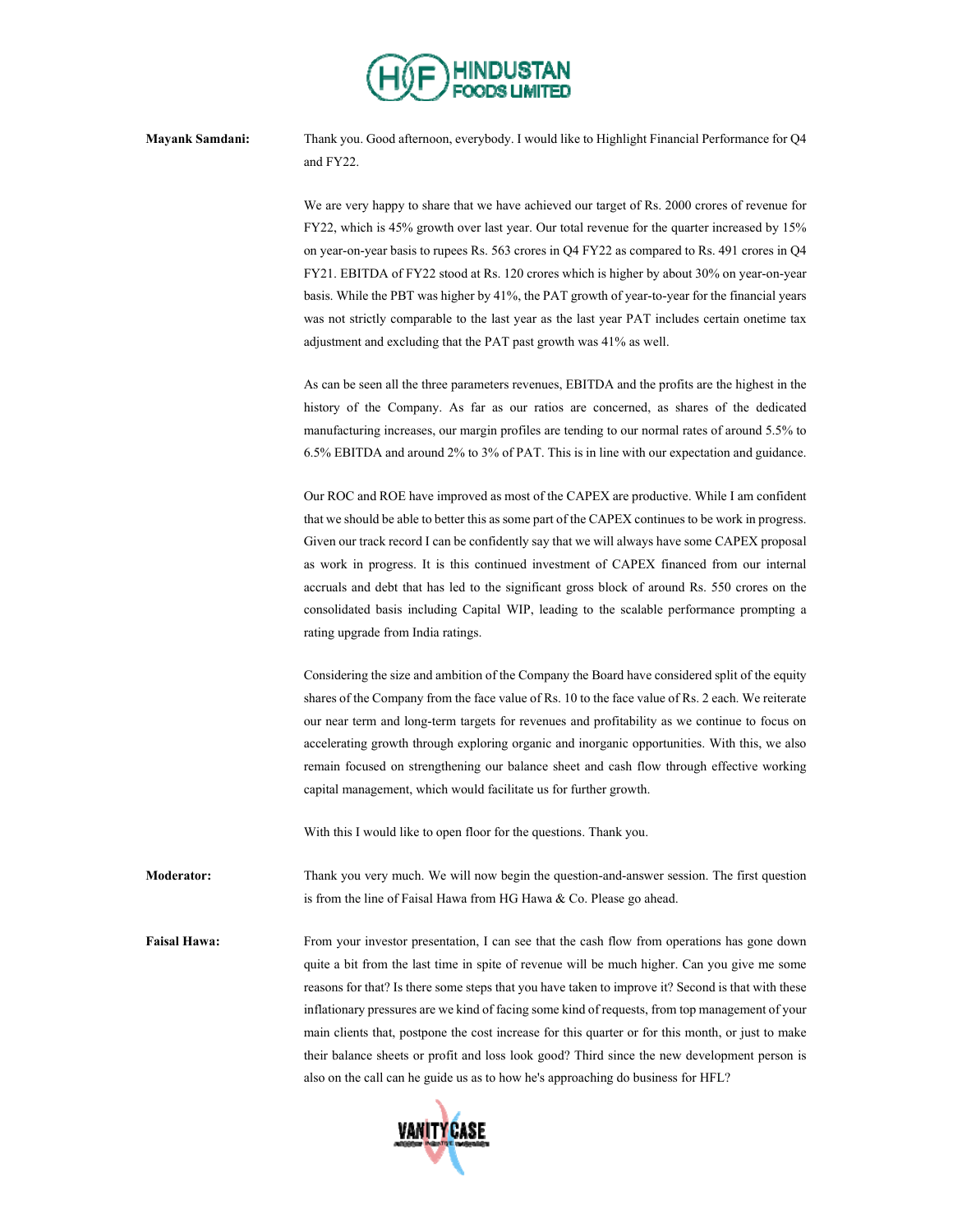

- **Sameer Kothari:** This is Sameer. The first two questions are about the financial performance. I am going to ask Mayank to talk about it. As far as the new development is concerned, I'm going to ask Vicky to talk about it.
- **Mayank Samdani:** This is Mayank here. As you are aware that we have invested in our subsidiaries, one is the HFL Consumer Product, which has ice cream plant, which is commercialized in April and Aero Care, which is LLP, which we have taken over in January. Both those investments, which we have done in tune of around Rs. 45 to 50 crores is being treated as current investment, not as the loans. As a result, that all these investments have gone in the operational cash flow and not in the financing activity, that is why these Rs. 45 to 50 crores is in the operational cash flow in the negative items
- **Sameer Kothari:** Just to elaborate on that, the auditors have decided that since the investment has not been made into the fixed capital, in case of the LLP and not in the share capital in case of the subsidiary since they are being shown as loans, they have treated that as a current loan or a current advance which wecan recall at any point of time. As a result, they have classified it as part of our working capital and not as a part of our investing cashflow.
- **Faisal Hawa:** So, these subsidiaries will be carrying that 15% income tax rate?
- **Sameer Kothari:** One of them will, the HFL Consumer is the one which will be carrying the 15% income tax rate like you rightly identified Aero Care as you will recollect was an acquisition. It's an older Company which was in existence even before the new tax law of that 15% was announced. Unfortunately, in case of Aero Care, we will be continuing to be at the highest tax rate.
- Faisal Hawa: Aero Care we have acquired at around Rs. 30 crores and you're expecting Rs. 100 crores sales. So, it's like a good acquisition and almost like .3 times sales, do you see such future acquisitions also coming up with a lot of such structures or contracting units on playback not wanting to continue the business on a standalone basis.
- **Sameer Kothari:** So, Faisal thank you. We all are very confident about the Aero Care acquisition and yes, we all believe that it was a good acquisition. In terms of the future, I obviously can't give you any specifics, but given all that, that's happening in the market, and you talked about inflation, and you talked about the customers pushing back etc. We strongly believe that we will get more opportunities like this, because in case of a difficult environment to work, smaller and unorganized contract manufacturers will probably find it difficult. And we are hoping that we should be able to take their place and expand.
- **Faisal Hawa:** What is our current ROCE and ROE ?22 ended?
- **Sameer Kothari:** Current ROCE is around 20% and current ROE is 19%.
- **Faisal Hawa:** You said 20%?

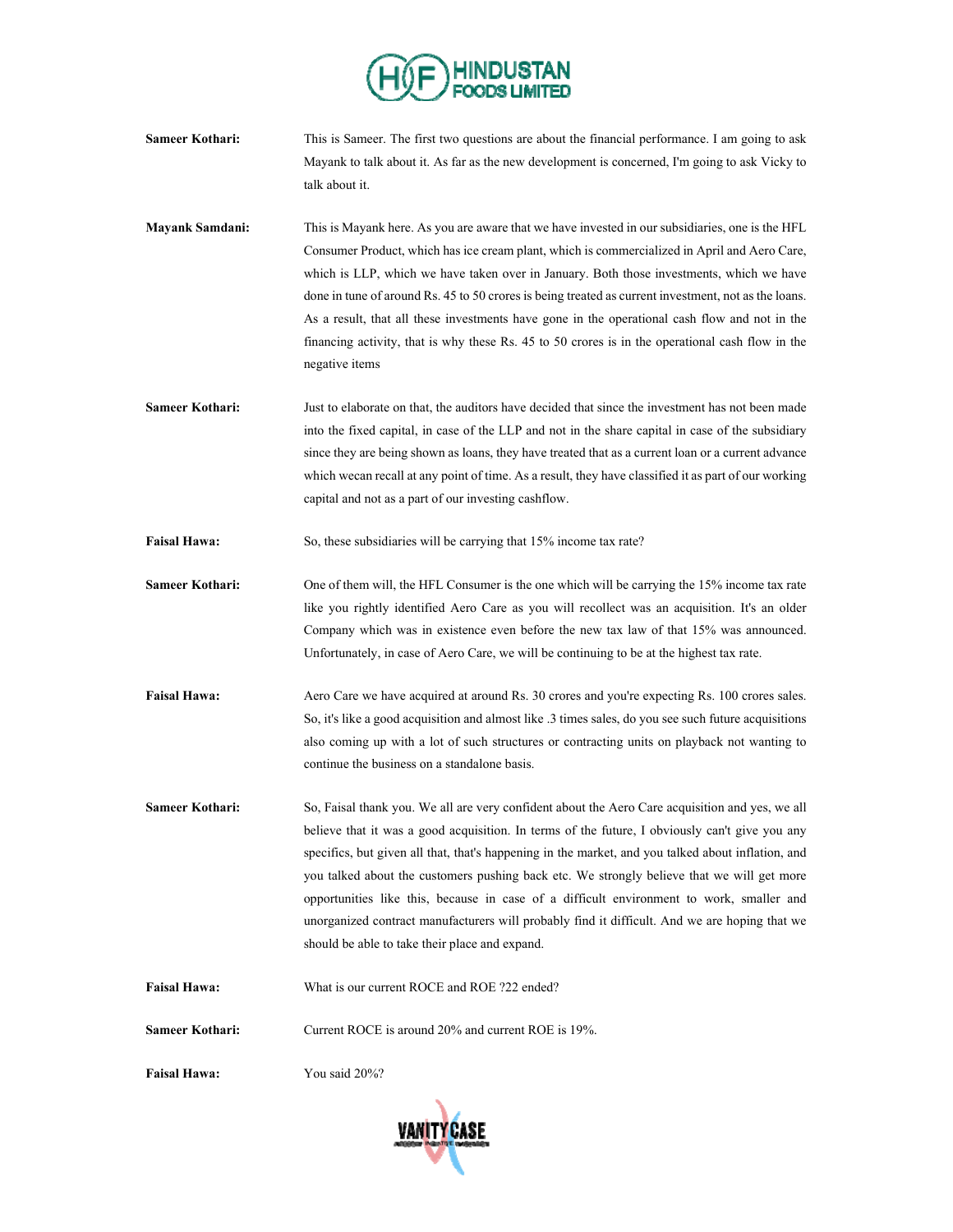

| <b>Mayank Samdani:</b> | Yes.                                                                                                                                                                                                                                                                                                                                                                                                                                                                                                                                                                                                                                                                                                                                                                                                                                                                                                                                         |
|------------------------|----------------------------------------------------------------------------------------------------------------------------------------------------------------------------------------------------------------------------------------------------------------------------------------------------------------------------------------------------------------------------------------------------------------------------------------------------------------------------------------------------------------------------------------------------------------------------------------------------------------------------------------------------------------------------------------------------------------------------------------------------------------------------------------------------------------------------------------------------------------------------------------------------------------------------------------------|
| Vimal Solanki:         | Just to answer your last question on the new products on the emerging businesses, like you know<br>where we worked with most MNCs operating out of the domestic market, as well as the domestic<br>companies, there are a bunch of companies, which we hope to get them into our baskets sooner<br>than later, we try to work with them for existing categories, new categories. And Of course,<br>there are a bunch of startups retail chains which are growing. We continue to talk to them. We<br>have a few and we try to get the rest into our portfolios. We continue talking about current<br>categories with our clients. We talk about the new extensions of the current categories. We are<br>sprucing up our R&D so that we are able to match up to their requirements of existing of new<br>products and a few other things.                                                                                                     |
| <b>Faisal Hawa:</b>    | How are your KRA is built in? How much of new revenue that you have to get in every year?<br>Because what is happening is, the existing buyers are also growing, then you have to get a new<br>business also. So how do you measure that?                                                                                                                                                                                                                                                                                                                                                                                                                                                                                                                                                                                                                                                                                                    |
| Sameer Kothari:        | It's a good problem to have known the existing business is growing and we have to get to new<br>businesses.                                                                                                                                                                                                                                                                                                                                                                                                                                                                                                                                                                                                                                                                                                                                                                                                                                  |
| <b>Faisal Hawa:</b>    | I want to know how this particular assignment, the KRAs of this post are built in.                                                                                                                                                                                                                                                                                                                                                                                                                                                                                                                                                                                                                                                                                                                                                                                                                                                           |
| Sameer Kothari:        | I understand where your question is going. Let me just talk to you at a macro level. What we've<br>done with the business development team is we have four verticals. We have one gentleman and<br>one team who heads the key accounts. These guys basically look after our existing customers,<br>large MNCs and we try and see how we can increase our wallet share with these guys. We've<br>got another lady who heads the new accounts, as well as private label development for home and<br>personal care. We have Vicky who's basically heading our food related new account as well as<br>new product development. Then we have another sales and business development person who<br>is basically looking after the health and pharma initiative that we've just started. All the four of<br>them have very clear-cut targets in terms of which customers they're supposed to go after and<br>what is expected from those customers. |
| <b>Moderator:</b>      | The next question is from Aakash Javeri from Perpetual Investment Advisors, please go ahead.                                                                                                                                                                                                                                                                                                                                                                                                                                                                                                                                                                                                                                                                                                                                                                                                                                                 |
| Aakash Javeri:         | My first question, just would like touch upon the ATC now that we still have a lot in ATC, it is<br>about more than Rs. 80 lakhs and this will be I think, just onto this February 17th. Isn't that very<br>steep even year-on-year if you see or the losses widened it's more than doubled if you could just<br>throw some light on that?                                                                                                                                                                                                                                                                                                                                                                                                                                                                                                                                                                                                   |
| <b>Sameer Kothari:</b> | Sure. So, ATC was the millstone around our neck for the last couple of years, as I've talked in a<br>bunch of investor calls as well. I'm happy to say that and it's not just my information, but you<br>reading it in all the pink dailies that beverage consumption and out-of-home consumption for<br>beverages has increased tremendously in this year. So, I am happy to confirm that as a theme,                                                                                                                                                                                                                                                                                                                                                                                                                                                                                                                                       |

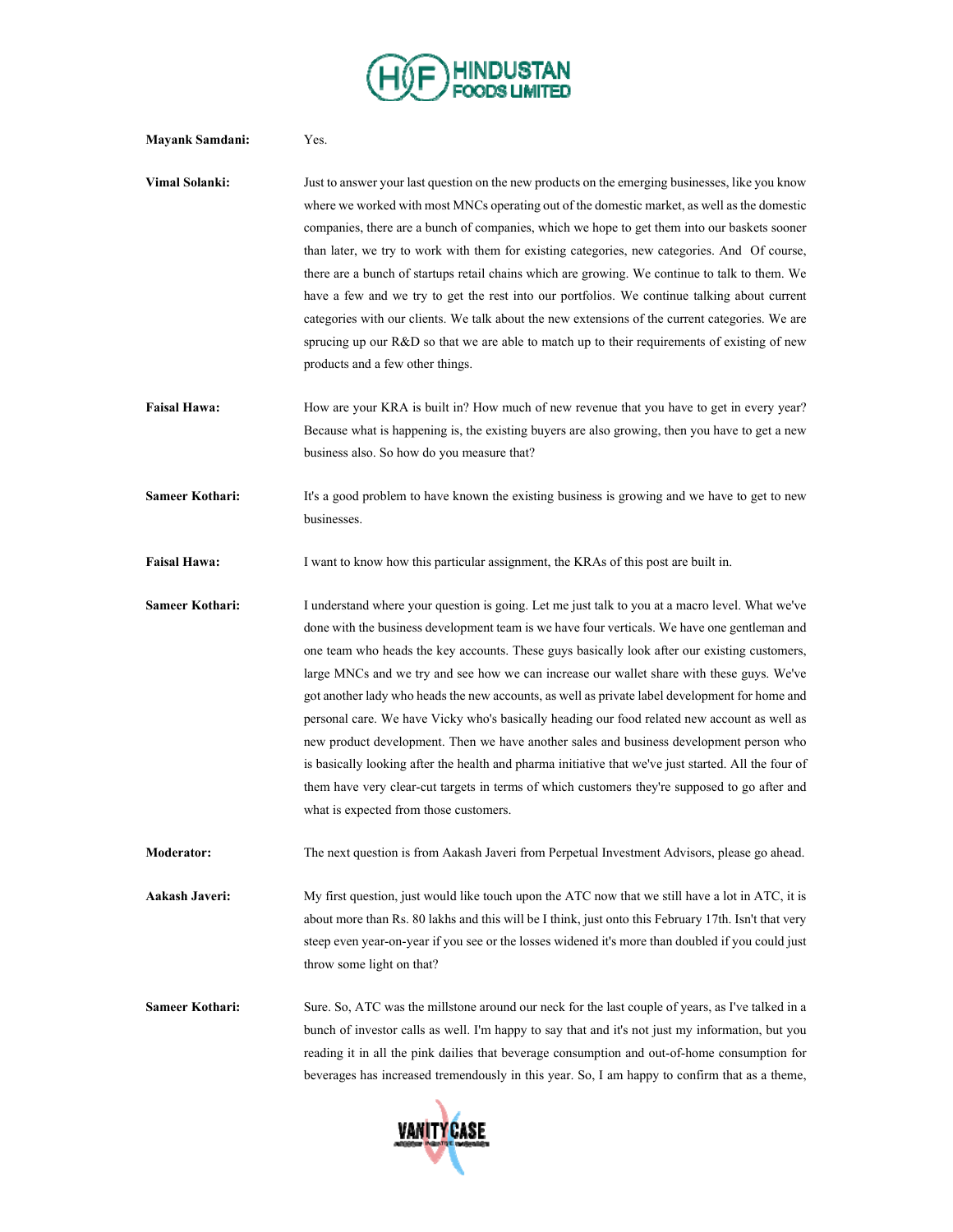

exuberance in demand is reflecting in ATC performance as well. We've had the highest turnover in March and then again, in April, what we've done is we've also been able to successfully convert two of our customers there. One who was a new sign on which is Tata Consumer and the earlier one which is Hector Beverages, both of them have now signed up with us. If you're familiar with the business model of the Company, ATC is now not a shared facility, but it is an anchor tenant facility where both Hector and Tata Consumer have given us commitments in terms of their total off-take for the next financial year, which is FY23. In addition to that, we are cautiously optimistic about the performance of beverages going ahead and the Board has actually sanctioned that some money to expand the capacity at ATC. So yes, you're right that the performance of ATC has not been very good so far, but we are quite confident that it should turn around completely in the next few months.

- **Aakash Javeri:** So, we can expect to see some profit from Q1 and would the profits from Q4 and Q1 kind of cover the costs for the rest of the year.
- **Sameer Kothari:** You have to explain that to me. Will we start seeing profits from Q1, we certainly hope so. I didn't understand the second part of the question.
- **Aakash Javeri:** The second part was generally for beverages in Q4 and Q1 would be the best quarters. Would the profits in these two quarters assuming that that Q2 and Q3 would see some softening in demand for beverages, would the profits in Q1 and Q4 be enough on a whole year basis? Would ATC be profitable? That's the kind of question I'm asking.
- **Sameer Kothari:** My apology. I didn't understand the question. So, you're absolutely right. In case of beverage industry, that's generally the trend. In case of ATC, we've got two things which are in our favor. One is located in Mysuru in the South where the seasonality in the off seasonality of beverages is not as distinct as let's say the Northern territory. As a result, in case of South, since the weather does not really become cold in the winter beverages sale do not come to a complete halt in ATC, as opposed to let's say the unit was located in the North. The second thing, as I mentioned in the first part of my conversation on ATC, we've been able to successfully transition both Tata as well as Hector Beverages to an anchor tenant of that facility, which means they have given us commitments for the entire year. As a result, I think we've been able to remove the variability and the seasonality of that factory to a certain extent.
- **Aakash Javeri:** My next question would be how much of the impact of power and fuel costs, and do we get to even pass on this with a lag?
- **Sameer Kothari:** In case of the dedicated manufacturing and the anchor tenant model, we get to pass on the entire power and fuel cost increase to our customers. In case of shared manufacturing, there would be a lag and in case of private label, we would probably not be able to pass on that increased cost.

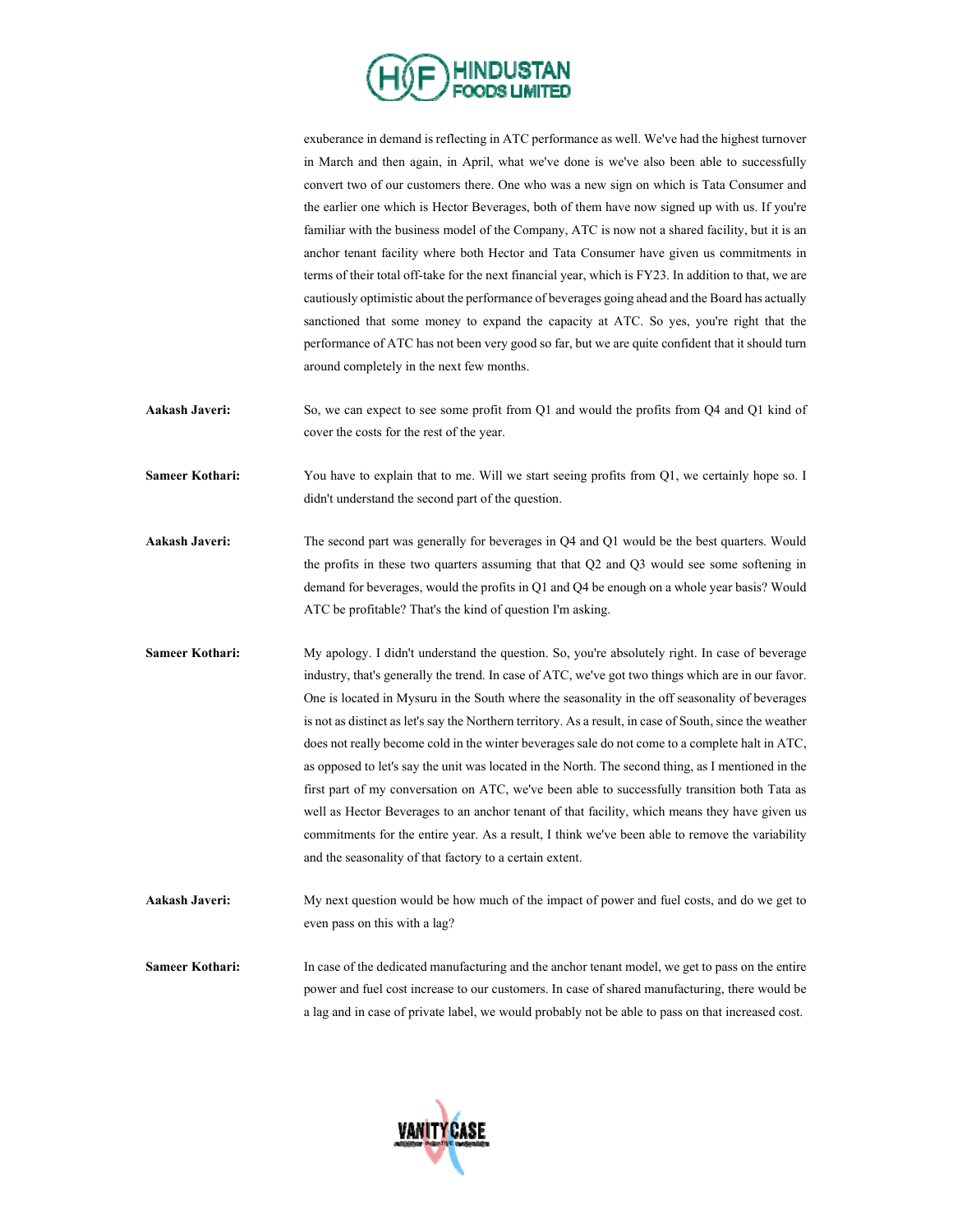

- Aakash Javeri: My next question is with regards to the UP plant. How much the Rs. 125 crores investment in terms of top line and the additional Rs. 75 crores that you just announced, am I right of thinking that that this would double the capacity?
- **Sameer Kothari:** Let me just step back to that one question on the power and I'm going to come back to this question as well. So, while I mentioned about, I know that you are familiar with our business models maybe a lot of the participants in the call may not be familiar with it. When I said dedicated manufacturing, you know that nearly 80%, 85% of the Company turnover comes from dedicated manufacturing and by definition all inflationary cost can be transferred to the customers in case of the dedicated manufacturing. Frankly, whether it's power, fuel, whether it is commodity prices etc. we can pass that on to the customers. Now coming to the second part since ethical consumer is a single product Company right now, I'm not at liberty to discuss the turnover. You'll obviously see it in a couple of quarters, but I can confidently confirm that the asset turnover ratio for this factory should be similar which is around 3.
- **Aakash Javeri: Are** The payments for the Scholl acquisition completed?
- **Mayank Samdani:** As you are aware that we have signed a share purchase agreement in Jan, there are some legal things to be done before and approvals to be taken, which is in process, we hope that we will be able to close in this quarter. By June we are hoping that we will close the transaction totally. Payment will happen only once the approvals from the government authorities come for this transfer.
- **Aakash Javeri:** We expect that in Q1?
- **Mayank Samdani:** Yes.
- **Aakash Javeri:** Are there any price hikes which I expect you to be passed on in the rest of business which took a toll on margins or have the pricing pleases been completely passed on?
- Sameer Kothari: Like I said earlier, the business model is such that price hikes are automatic. Every time there's a change in the commodity prices or if there is a change in the power costs or for that matter even if there is a wage, a minimum wage increase, it gets passed on automatically. Like we've mentioned in previous calls while there might be a lag that lag is more of an accounting phenomenon rather than a commercial phenomenon. What I mean by that is we will recover the money, but it could come in a quarter lag or something like that. But We do not foresee any situation where our margins should get affected because of inflationary pressure.
- **Aakash Javeri:** I completely understand that question is more of like, has a lag happened or do we still that see that lag, I completely understand that. The next question would be how do we plan to fund the CAPEX of Rs 375 crores which you have announced and that remaining in terms of cash how you plan to fund it?

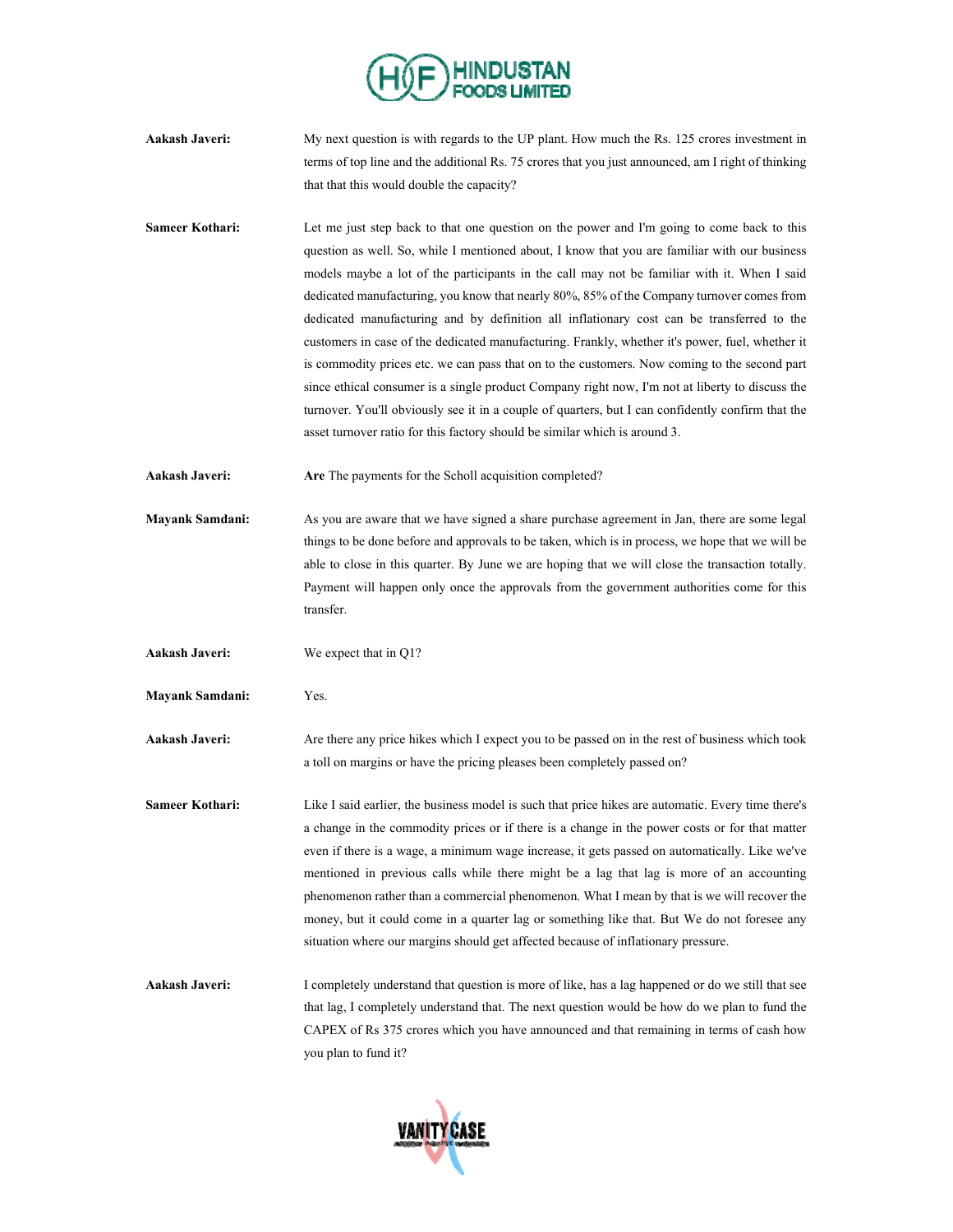

- **Sameer Kothari:** I thought Mayank will take the question, but he deferred it to me. We do not have any intentions right now to look at equity. We continue to think that all the CAPEXs which have been announced, we should be able to fund it through debt and internal accruals.
- **Aakash Javeri:** If you could just quantify what will be the total tax loss that we have at ATC?
- **Mayank Samdani:** The total tax loss of ATC is around Rs. 19 crores which we'll be able to utilize in this year.
- **Aakash Javeri:** Also, another question would be that the cumulative mat credit that we have, how long before we use those credits and go to the 25% tax regime?
- **Mayank Samdani:** This is a chicken and egg situation because we continue to invest in new factories. The MAT will continuously increase. That is the only time when we get the utilized mat is after three, four years of the factory operations, when the depreciation of income tax is less and the corporate tax depreciation will be more, but at the same time if we invest in that year, a substantial sum of money, the mat will remain a problem in the near future.
- **Sameer Kothari:** Let me tell you from an operational perspective, since we now have a couple of steps down subsidiaries and a large part of the new investment is happening in HFL consumer, we are hopeful that we will start seeing some amount of mat utilization in Hindustan foods,in the holding and the listed Company sooner rather than later.
- **Aakash Javeri:** Also, you mentioned about the Rs. 10 crores investment for knitted shoes could just talk about the potential and would the top line be similar to the rest of the business the asset turns could you just throw some light on that?
- **Sameer Kothari:** The asset turns in case of the leather business are higher, as you can imagine leather businesses is predominantly a labor-intensive business. Frankly, the CAPEX involved is very, very low. We are quite bullish about that sector though we've actually not invested too much money in it. The current actually I can't even say current, in the last few months the Government has taken certain steps, which makes manufacturing of shoes, especially leather shoes and sport shoes better in India, as opposed to importing them from China. As a result, we are confident that we should be able to grow that business. However, I don't think you can apply the same yardstick in terms of asset turns, margins, etc. to that business like you do for our other businesses.
- **Moderator:** The next question is from the line of Anand Trivedi from Nepean Capital, please go ahead.
- **Anand Trivedi:** A lot of my questions have been answered, but just for some more clarity, I'm looking at your presentation on page three, you have this Rs. 4,000 crores revenue target by 25. I just want to understand that,is your current gross block is Rs. 550 crores, this4,000 crores is an assumption of particulargross block?

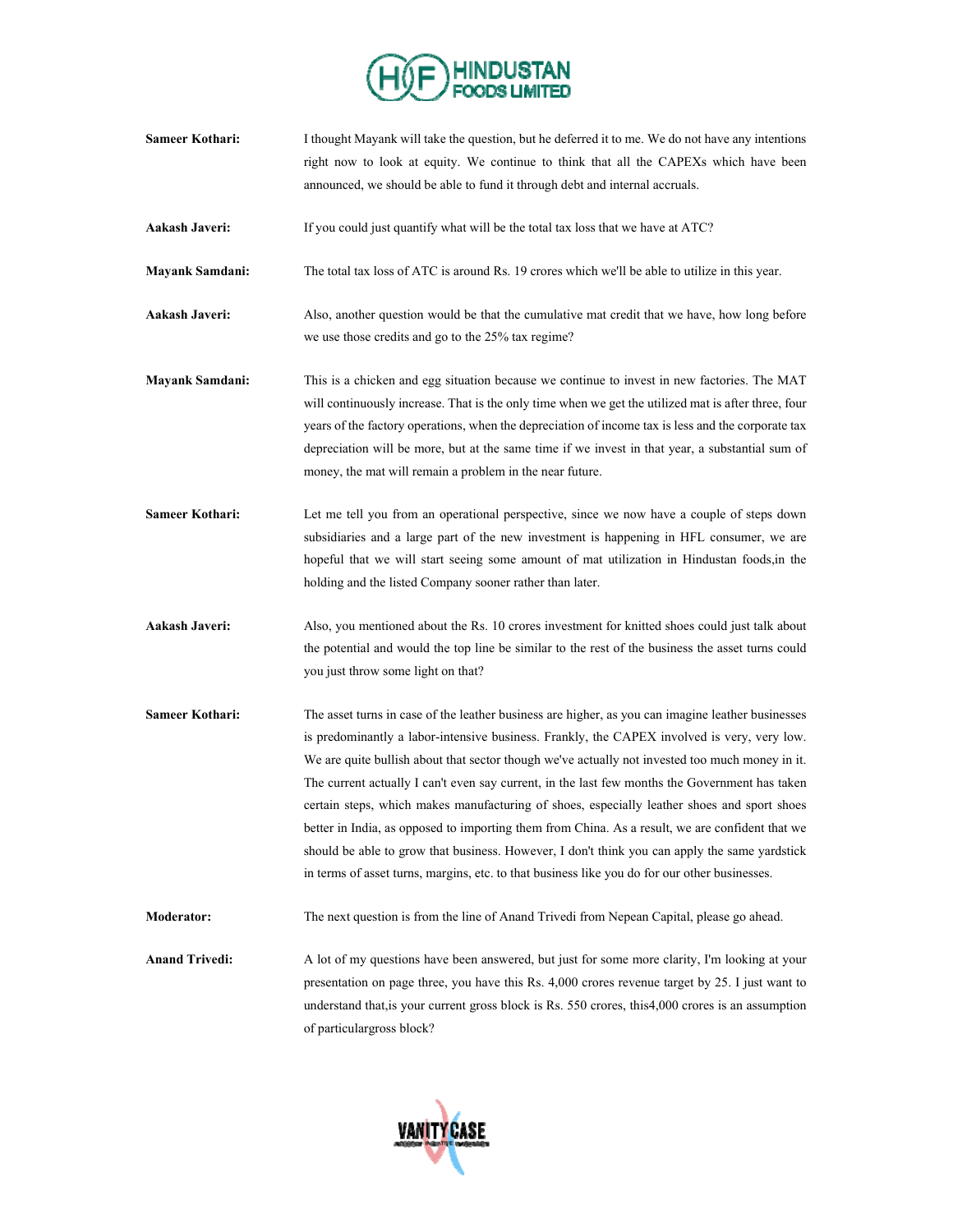

**Sameer Kothari:** We have announced a bunch of things in fact we took in the previous call what we've done is we've taken through the analyst with our journey from Rs. 2000 crores to Rs. 3000 crores. In terms of the gross block additions, yet there will be some gross block additions. The Rs. 550 crores currently include the capital work in progress of ice cream, but then we announced a couple of more things we've announced the bar project, but actually we've been talking about the bar project for a few quarters now, but we are hoping that we'll be able to start work on it next month. We've also announced an increase of around Rs. 75 crores of CAPEX in the ice cream factory. We have also announced some small CAPEX in the Coimbatore factory relatively doubling of capacity at ATC beverages and a small CAPEX in the shoe factory. All of this, given the current visibility, we think will take us to our target of Rs. 4,000 crores.

**Anand Trivedi:** Going back to what you earlier clarified that, so there's no additional equity will be required to this Rs. 4,000 crores?

Sameer Kothari: So, let me rephrase what I said. What I said is that all the projects which have been announced and which are in the public domain will be funded through internal accruals and debt. However, we continue to have a very robust pipeline. I just take a minute to talk about this, given the stress in the FMCG market, etc. we believe that there'll be more opportunities coming our way primarily because as FMCG companies grappled with growth, as well as inflationary pressures, we think a lot more will start looking at contract manufacturing. We also believe that a lot of our principals will look at divestment where they want to get out of manufacturing, sell physical assets to somebody like us. We also are confident that we'll see some opportunities for consolidation where smaller contract manufacturers will probably not be able to cope with the volatility as far as the overall market is concerned. These things we believe will give us a growth momentum for the next few years. Now, obviously this pipeline and as you can imagine, any of these discussions, decisions have a gestation period of nearly a year. This pipeline is robust and continuing. Just to recap what I said for everything that we have announced, we do not need any more equity. We will be able to fund it through debt and internal accruals, however, whatever is in the pipeline as and when it is announced, we will obviously come back to you and let you know what's happening.

**Anand Trivedi:** Just to clarify everything you announced takes you to Rs. 4,000 crores?

**Sameer Kothari:** Everything that we announced will take us to Rs. 4,000 crores by FY25, the pipeline might ensure that it might take us a little earlier in which case the timelines will change.

**Anand Trivedi:** Will this Rs. 4,000 crores will private label be meaningful at all or it's a small business?

**Sameer Kothari:** I think it will continue to be a small business, as a percentage of turnover it will continue to be small business in absolute terms. It obviously will become far more meaningful than it is today.

**Anand Trivedi:** One last question from me which one of earlier participants had asked on your cash generation. Just to clarify this, based on the loans that you had given order said that actually should be part

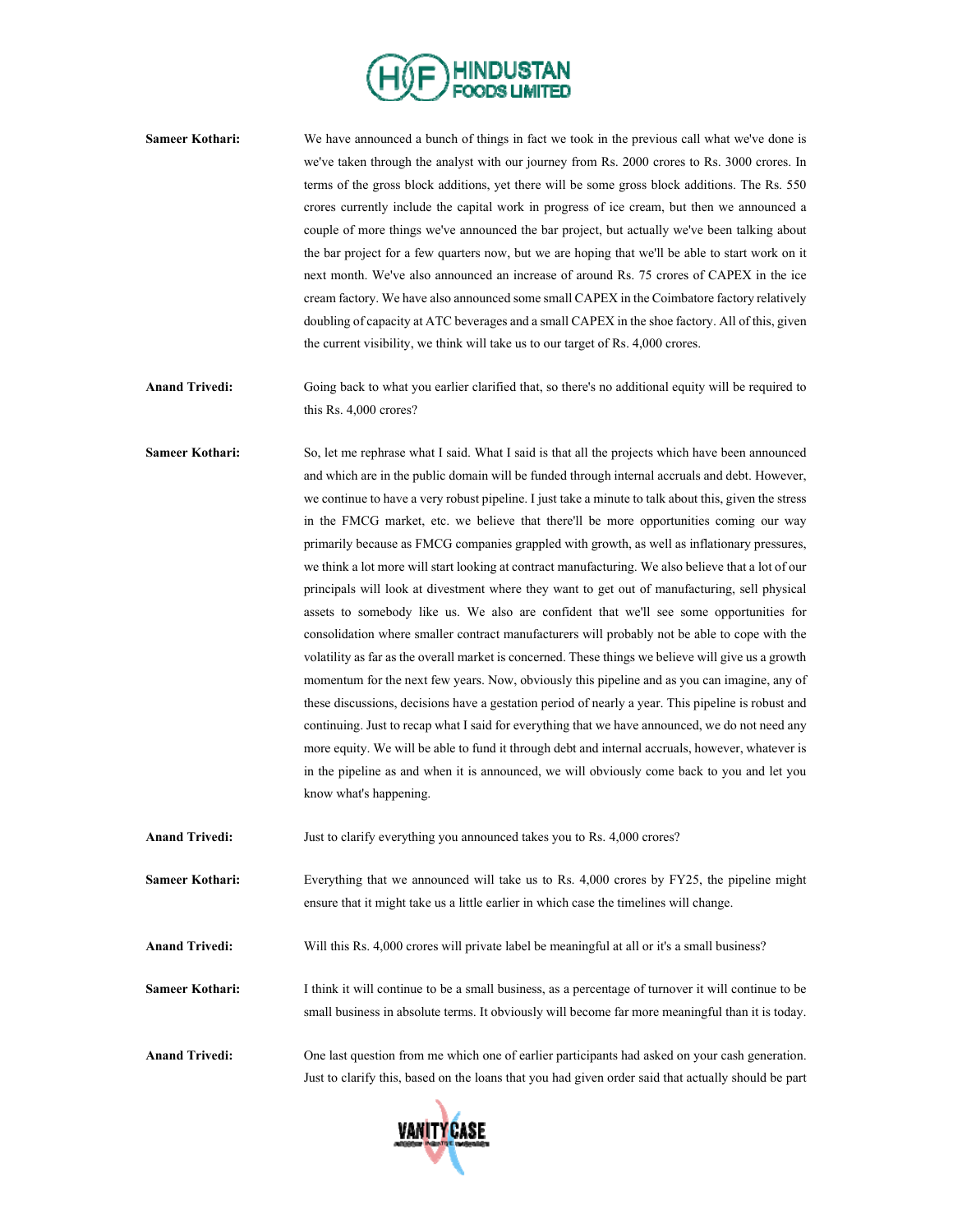

of working capital, if that was not the case, would that have been part of the net cash from investing?

**Mayank Samdani:** It would have gone if it is treated as long-term, it will have gone in the next cash flow from investing.

Anand Trivedi: So, it is reclassification over here.

**Moderator:** The next question is from the line of Vinod Malviya from Union Mutual Fund, please go ahead.

- **Vinod Malviya:** I just had one question. Regarding your ROCE of your Company, wanted to know that if I annualize the 4th quarter EBIT numbers and even the net block or gross block and the working capital, the ROCE comes to around 15% to 16% from 18%, 19% what you been doing. Just wanted to get some understanding, where in one of in this particular quarter on the margin side which led to lower ROCE or project like some capitalization happened on the balance sheet, but there is no corresponding income was not reported in the P&L and that's why in this particular quarter, the ROCE has come down?
- **Sameer Kothari:** As you can imagine, ROCE would be on the basis of the CAPEX, a large part of the CAPEX, which was made in Hindustan Consumer, subsidiary for ice cream, we started trial productions in the month of March and the commercial dispatches have happened only in the month of April. I think that asset will start generating revenues and profits from, let's say, the next quarter or this quarter. And as a result, our ROCE at any given point of time and I think Mayank referred to it in his opening remarks as well that our ROCE at any given point of time would not be what we would like it to because we will have a substantial amount of money invested as capital work in progress. And given that we have certain aggressive plans in terms of growth, I think at least for the next few years, we don't see a steady state CAPEX amount coming in to give you the ROCE that we expect. Does that answer your question, or you want some more specifics then Mayank can give you those?
- **Vinod Malviya:** Just slightly more specific on the, the aggressive CAPEX which you are planning to do, what kind of a ROCE one should blend in?
- **Sameer Kothari:** It's difficult to give you an exact number. We will give you a range in terms of ROE, our expectation is between 18% to 22%. That's our expectation for return on equity. Sorry, I am getting too many prompts here. Just one second. Hang on. Let Mayank answer this.
- **Mayank Samdani:** As Sameer told you the ROE expectation is 18% to 22% and ROCE expectation is between 16% to 20% on a steady state.

**Vinod Malviya:** Just one more clarification. In this Hindustan Consumer initially which you talked about which has gone in the fourth quarter, how much was the capitalization done on that front for the expansion?

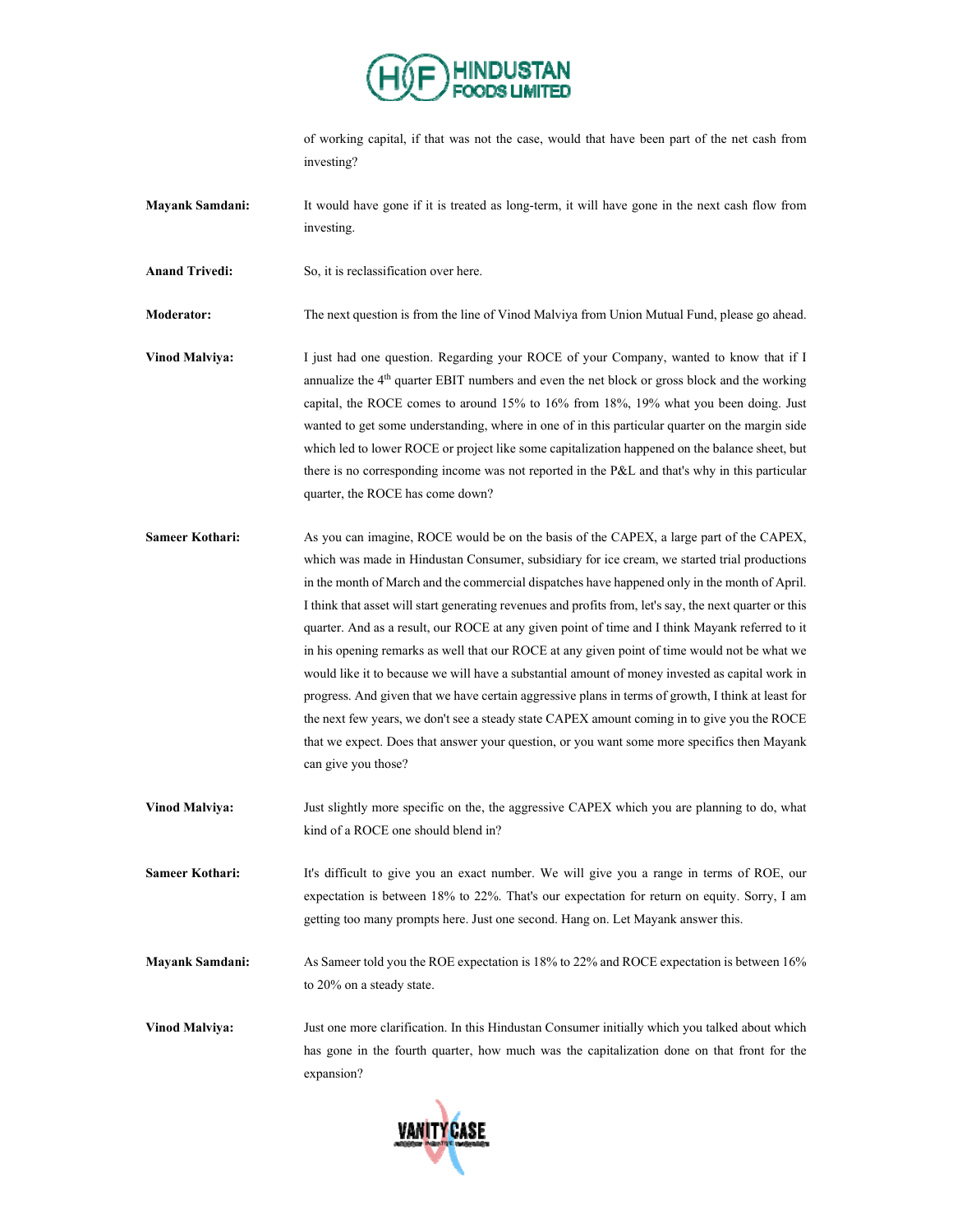

| <b>Sameer Kothari:</b> | Capitalization will actually be done in this quarter. We just did trial production in the previous<br>quarter and the first dispatch happened in the middle of April.                                                                                                                                                                                                                                                                                                                                                                                                                                                                                                                                                                                                                                                                                                                                                                                                                                                                                                                                  |
|------------------------|--------------------------------------------------------------------------------------------------------------------------------------------------------------------------------------------------------------------------------------------------------------------------------------------------------------------------------------------------------------------------------------------------------------------------------------------------------------------------------------------------------------------------------------------------------------------------------------------------------------------------------------------------------------------------------------------------------------------------------------------------------------------------------------------------------------------------------------------------------------------------------------------------------------------------------------------------------------------------------------------------------------------------------------------------------------------------------------------------------|
| <b>Ganesh Argekar:</b> | The entire investment was in capital work in progress, Vinod.                                                                                                                                                                                                                                                                                                                                                                                                                                                                                                                                                                                                                                                                                                                                                                                                                                                                                                                                                                                                                                          |
| Vinod Malviya:         | How much is that number?                                                                                                                                                                                                                                                                                                                                                                                                                                                                                                                                                                                                                                                                                                                                                                                                                                                                                                                                                                                                                                                                               |
| <b>Sameer Kothari:</b> | It was around Rs. 70 odd crores                                                                                                                                                                                                                                                                                                                                                                                                                                                                                                                                                                                                                                                                                                                                                                                                                                                                                                                                                                                                                                                                        |
| <b>Moderator:</b>      | The next question is from the line of Ashay Jain from Jain Capital. Please go ahead.                                                                                                                                                                                                                                                                                                                                                                                                                                                                                                                                                                                                                                                                                                                                                                                                                                                                                                                                                                                                                   |
| <b>Ashay Jain:</b>     | Just wanted to understand a bit more on the CAPEX in the health and wellness segment, that's<br>about Rs. 100 crores. So, what would be the products that would be manufactured in the<br>particular segment? And is the CAPEX limited to only one pharma client.                                                                                                                                                                                                                                                                                                                                                                                                                                                                                                                                                                                                                                                                                                                                                                                                                                      |
| <b>Sameer Kothari:</b> | We have discussed this earlier. What we are doing with that Rs. 100 crores is we are actually<br>acquiring a facility from Reckitt Benckiser Scholl. We have actually entered into a share<br>purchase agreement already. This particular factory, which is located in Sriperumbudur,<br>Chennai, manufacturers medical bandages and other footcare products. These medical bandages<br>are also used for corns, blisters, etc., which happen on your feet. This facility is a MHRA<br>approved facility supplying to close to 20 countries in Europe. And we expect to continue that<br>business in that facility with the existing team as soon as we take it over, which like Mayank<br>mentioned should happen in the next quarter. Having said that, that's not the only pharma<br>business that we are looking at. Like I discussed with Anand earlier, we continue to have a robust<br>pipeline in terms of acquisition opportunities, as well as Greenfield and brownfield expansion.<br>As and when things happen, we will definitely come back to you and let you know what is<br>happening. |
| <b>Moderator:</b>      | The next question is from the line of Amit Shah from ACE Securities. Please go ahead.                                                                                                                                                                                                                                                                                                                                                                                                                                                                                                                                                                                                                                                                                                                                                                                                                                                                                                                                                                                                                  |
| <b>Amit Shah:</b>      | I just wanted to understand what are the risks that we see, or we face in terms of not achieving<br>our target of Rs. 4,000 crores revenue in next three years.                                                                                                                                                                                                                                                                                                                                                                                                                                                                                                                                                                                                                                                                                                                                                                                                                                                                                                                                        |
| <b>Sameer Kothari:</b> | Amit, that's a difficult question. If I say something like we don't expect any risk, it is going to<br>be hubris and I am sure it's going to get jinxed. So, let me tell you this way, in case of our<br>business, the basic risk is that about execution. If we are not able to execute a project in time or<br>properly, or if we are not able to manufacture a product in the right quality at the right time, etc.,<br>our entire businesses at risk because that's what we do, we only manufacture products for<br>customers and we don't do anything else. In terms of risks, we don't see macro-economic<br>conditions as a risk. We believe that in spite of the slowdown in FMCG, we think contract<br>manufacturing will continue to grow disproportionately. And within the contract manufacturing<br>space given the diversification we have in terms of product categories, as well as customers, we<br>don't see demand evaporating as a risk. We believe that demand for our services will continue                                                                                     |

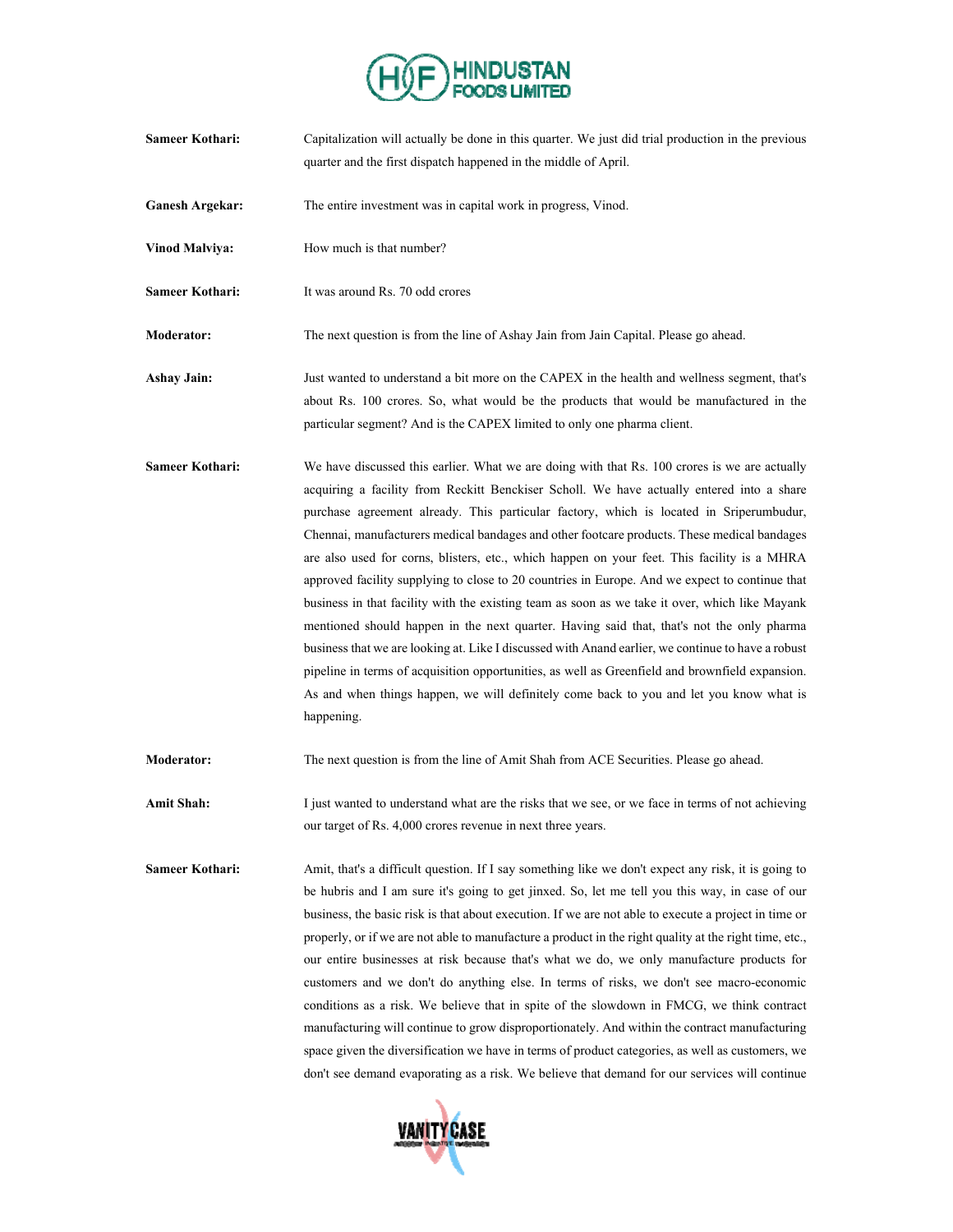

to be strong between the Rs. 2,000 crores to Rs. 4,000 crores journey that we have mapped out. We believe execution given the current team and given the additions to the current team that we are continually making, we think we should be able to address that risk as well. But then of course, I can't talk about any external shocks that can come in.

**Moderator:** The next question is from the line of Harsh Shah from Incred Capital. Please go ahead.

**Harsh Shah:** Given the nature of our business which is more capital intensive and having thin margins, at what size or at what level of sale do you expect to generate free cash flow on a sustainable basis?

**Sameer Kothari:** Harsh, a couple of comments first and then I'll answer your question. One is, yes, we are a high CAPEX intensive business with no margin, but I have to point out that's by design and not by default. Given the nature of our business, we are guaranteed of those margins, we are guaranteed of that profit or EBITDA and as a result, we invest into CAPEX. So, the correct metric for us is not to look at the margins. They will continue to be, I mean, all contract manufacturers by definition have to work at lower margins. However, the difference is in case of a Company like HFL, we have the added comfort of the fact that we have long-term contracts which guarantee our EBITDA for the next 5, 7, 10 years. And as a result, we are quite comfortable taking on the risk of investing in CAPEX in spite of the fact that the margins as a percentage of sales are low. So, that's part one. As far as free cash flow is concerned, like I have taken pains to explain, we have an appetite to grow. We believe that contract manufacturing as an industry will grow substantially in the next few years. I don't see us resting on our laurels anytime soon. So, we will continue to invest very-very aggressively in new projects, new categories, new factories, etc., at least for the next three to four years.

**Harsh Shah:** I was not planning to argue on the low margin side, I get that point Sameer. But I was just trying to understand that let's say, the Rs. 4,000 crores which we have a target of FY25. Going ahead assuming that the margins keep on increasing steadily, after that do we see a point where we are generating free cash flow? And despite investing, I completely agree with your point that there are tailwinds of this industry but despite investing higher, can we expect free cash flow on a sustainable basis from FY25-26 onwards once we achieved a particular level of sales?

**Sameer Kothari:** If you are looking at free cash flows from an operational perspective, we achieve free cash flows from operational perspective within three to four months of our factory ramping up. If you are looking at free cash flows from a Company's perspective where you are looking at declaring dividends or something like that, given that we think we have an opportunity to invest this free cash flow continuously at an ROE of between 18% to 22%, we believe that as a shareholder, any shareholder would be happier if we continue to invest that free cash flow into productive assets rather than return the money in a tat ineffective way back to the shareholders. Till we continue to see investment opportunities and the growth, we will keep investing. The day we see that drying up, we will come back and write a cheque to all the shareholders.

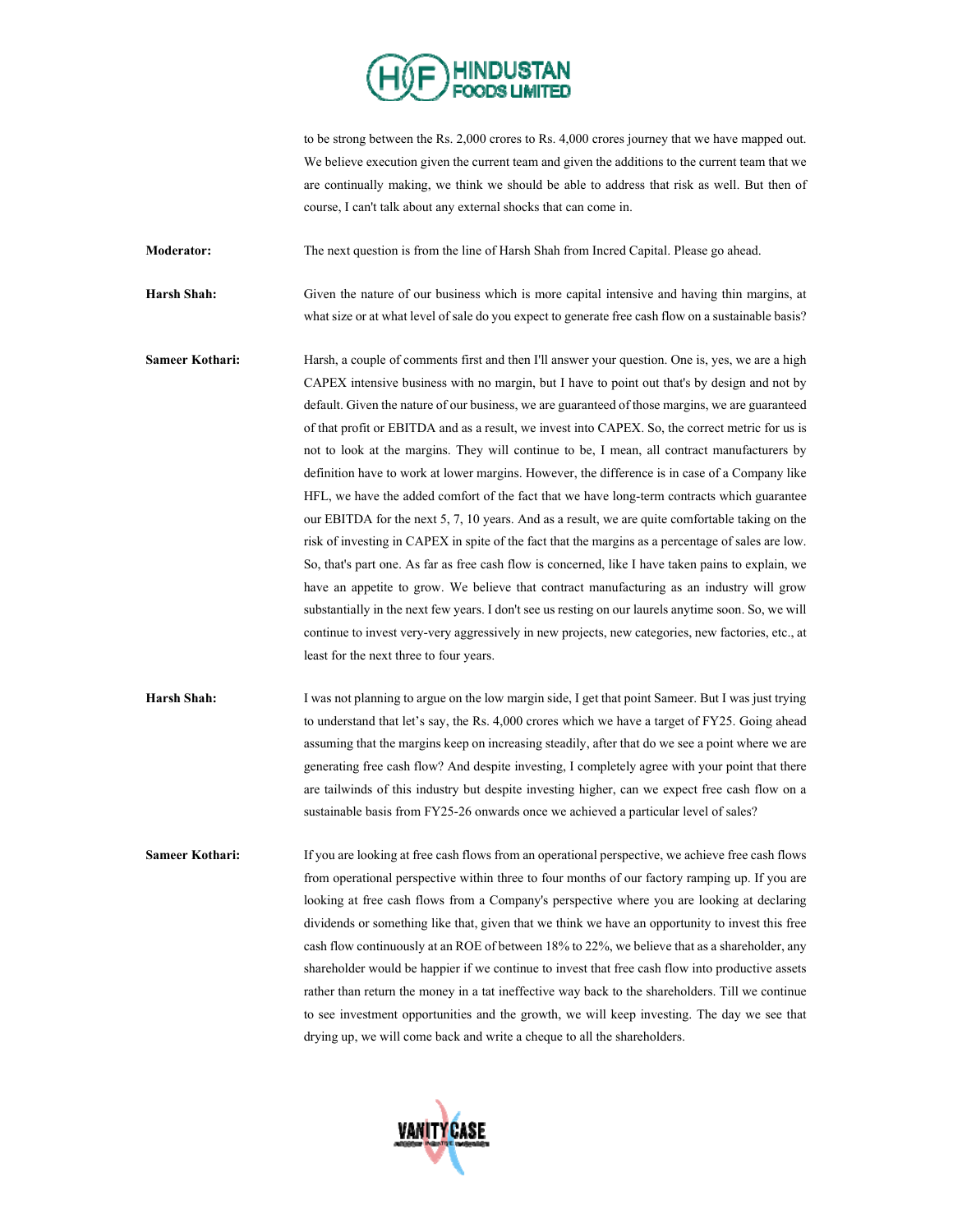

**Harsh Shah:** One more thing, Sameer, in a previous conversation you did talk about, since we have a lot of dedicated manufacturing facilities, you did talk about that the cap value of the factory at the end of the contract period is the joker in the pack, means where we can fetch the higher value for that. So, has there been an instance actually, basically where we have really seen that pan out for us where we have been able to fetch a higher price for that factory. Because I remember that you shared that you were on a particular ROE formula with your partners wherein you decide on a particular scrap value at the beginning of the contract, and whatever gains you accrue towards the end is something which belongs to HFS. So, I just wanted to understand has there been an instance of that occurring for us?

- **Sameer Kothari:** Harsh, in terms of paper profits, absolutely. One of the largest factories that we have where we have acquired some 20 odd acres of land, when we started acquiring the land cost was around Rs. 16 lakhs an acre and the latest rate there is around Rs. 3 crores an acre. So, paper profits, on that aspect of our business and there. Have we actually converted them into free cash or converted them into profits, the answer is no, because we have not had an opportunity yet where a customer has actually walked away from a factory or shut down the factory. But on the paper, absolutely. We see that across all our factories where land prices have gone up substantially, where the cost, I mean, just pure inflation, a building which cost X amount of Rupees to be built five years ago, just by sheer inflation, the cost of steel, cement, etc., the salvage value or the replacement value of the building is much higher now. But all of this is in the paper, Harsh. So, nothing to talk about.
- **Moderator:** The next question is from the line of Nikhil from Perpetual Investment Advisors. Please go ahead.

**Nikhil:** When you announce a CAPEX does it include the working capital investment or is it only the fixed part?

- **Sameer Kothari:** Nikhil, we generally do not announce the working capital investment. But in most of the cases our working capital investment is minimal because that's the way the business model is. Having said that as the size of the Company grows, even that minimal amount is becoming large. But to answer your question, no, when we announce a CAPEX, it is only the project CAPEX, we don't look at working capital that time.
- **Nikhil:** Noted. And I think it was Q1 or Q2 press release of last year where you had mentioned about pet foods and confectionary, savories, and deodorants as new categories. Probably you are exploring them, any progress on them? I hear pet food is completely imported, or majority is imported, so any progress on that?
- **Sameer Kothari:** Nikhil, yes, I had taken pet food as an example. And while we are in discussion with a few people as far as pet food is concerned, I am not at a liberty to discuss any specifics. But let me tell you that the industry dynamics that we talked about nearly six months ago, some of the pet food continues to be imported into the country and a lot of awareness about pet food has

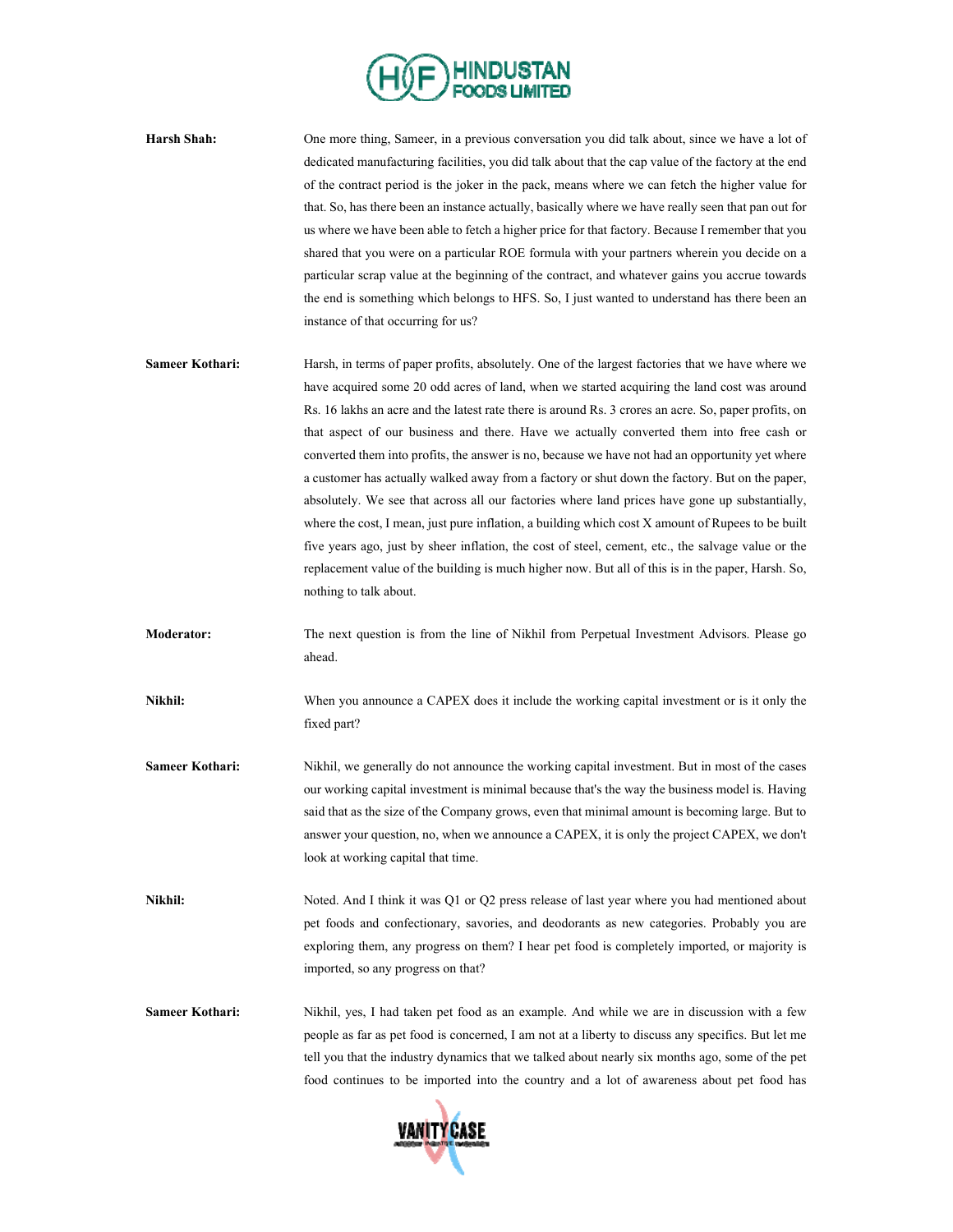

increased. So, we are now in touch not only with the established players as far as pet food is concerned, but we are also working with a lot of B2C companies who are launching pet food. So, pet food as a category is seeing a lot of action, but I don't have anything tangible to report to you.

**Nikhil:** And any progress on the outsourced R&D business that you, I mean, of course you didn't say you wanted to start it, but you wanted to get into it eventually. Any progress on that?

**Sameer Kothari:** We have actually added to our team of R&D. We have set up a small lab. We have recruited some people. We have started doing some work. We have actually also, not that I'm proud of, but we have actually also developed a Wasabi Hummus which we have launched in the market for one of our customers. So yes, we continue to do some amount of R&D and our efforts along that are increasing.

**Nikhil:** I'll try to find a Wasabi Hummus in the market. One last question is, do you see demand for exports? Currently we are probably majority catering to the domestic market via your clients. Do you see a big export opportunity or let's say, how is the flow of queries around exports?

**Sameer Kothari:** Nikhil, actually exports is a very interesting part. There's a lot of inquiries coming in and I have talked about this separately in some forum that we do not, FMCG does not have the infrastructure to be able to cater to all the demand which is coming out of China. Just yesterday, Sanjay my colleague and I were at a meeting with an American Company who was just making a brief stopover in India, and I was shocked to know that just make up brushes is a \$75 million business for that Company. All of it being sourced from China and they are looking at plans of getting some part of that business into India. So, I think the potential is huge. I think it's still going to take some time. You know we have acquired Aero Care which is a color cosmetics makeup Company. We are trying to build capabilities across these product categories, but for exports to become significant for us, I think it's still going to take some time.

**Moderator:** The next question is from the line of Sumit Poddar from Tikona Capital. Please go ahead.

**Sumit Poddar:** I was referring to your presentation, Slide #24 regarding different business models that we have. So, could you throw some more light on how the bucket, or the revenues may be divided between 8 business models? And going forward, a guidance on this Rs. 2,000 crores, how do we look for that concept, Rs. 2000 crores within these three buckets.

**Sameer Kothari:** Sumit, first of all, thank you. You are the first person who has actually congratulated us on the numbers. We all are very proud of the fact that we hit Rs. 2000 crores and nobody seemed to have noticed it. So, thank you for that.

**Sumit Poddar:** That's the bad part of markets that once you have already shared something and it always gets priced in. So, that's the bad part of market.

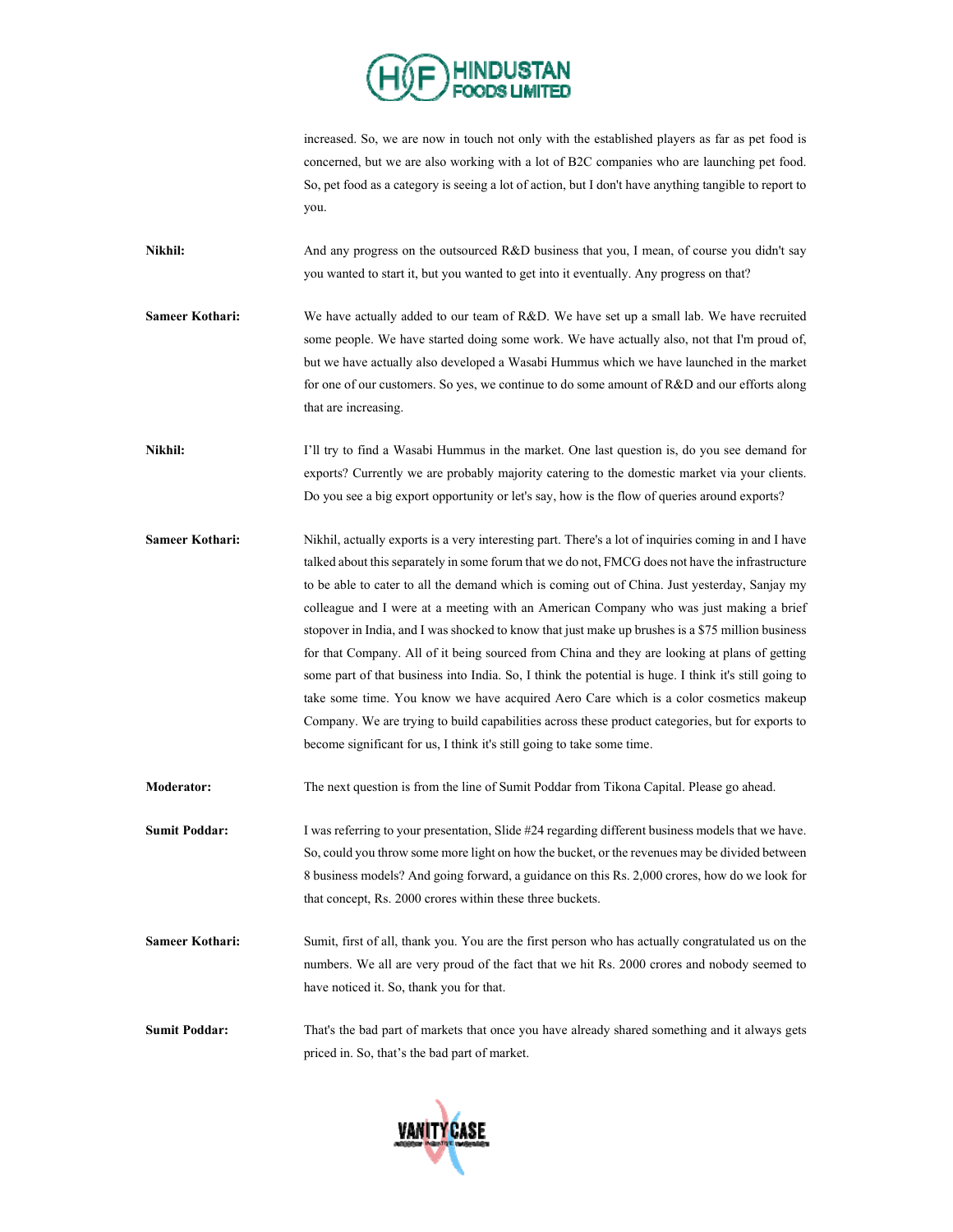

**Sameer Kothari:** That is exactly what Sameer bhai is saying that once you have made the announcement, we are seeing they have forgotten us. But thank you Sumit. Now, to answer your question, yes, and for the benefit of everybody else on the call, I'll just quickly go through that three business models. The three business models that we have, are dedicated manufacturing. In this case, we set up factories for a customer which basically is built to suit, which means it's a specific requirement of a customer, we build a factory around that requirement. The customer actually gives us a takeor-pay contract which is for a long period of time, could be five years, seven years or 10 years. In this take-or-pay all the cost, the operational costs are a pass through and what is guaranteed to us is a return on investment. 80% to 85% of our business is currently this arrangement, which is the dedicated manufacturing. The second part of that business, or the second model that we have is shared manufacturing. In case of shared manufacturing, we are able to manufacturer for competing brands or for competing companies and none of these companies give us any kind of commitments. And if I can take a second, I'll just very quickly tell you how the transition works for us. As a Company, what we like to do is we like to reduce the risk as much as possible. And as a result, we prefer a dedicated manufacturing. While we are happy to take on shared manufacturing, we constantly nudge or push our customers to move towards a dedicated manufacturing. And like we discussed about ATC Beverages; we have been able to successfully do that. ATC Beverages was, when we acquired, a shared manufacturing facility. It actually ended up making losses for us for two years because of the fact that there were no commitments from any customers. We have now in these two years successfully converted that into an anchor tenant, a dedicated manufacturing where Hector as well as other consumers have committed to certain dedicated volumes. So that's the natural evolution as far as business for us is concerned. I would say around 10% to 15% of our business is shared manufacturing. And a very-very small part of the business is private label which is our third business model where we basically develop products for B2C companies. We develop products for retail chains, etc. This business, I believe will see some interesting times in the next few years, few months. And we will see how that grows. Like I was telling Anand, while the amount will become interesting, as a percentage of the turnover it will continue to remain small.

- **Sumit Poddar:** How are the ROEs or maybe ROCEs in this business as such? I mean which would be the best one as such.
- **Sameer Kothari:** It is it's got to do with risk. So, return would completely be commensurate with the risk. In case of the first one, which is dedicated manufacturing, we don't take on too much risk. We don't take on the risk of inflation. We don't take the risk of slowdowns. We don't take the risk of wars. So, as a result, we are happy to do business between ROE expectation of 18 to 20. In case of the shared manufacturing, we take on a lot more risk and as a result our ROE expectations are higher. And in case of private label, we take on even higher risk and as a result our ROE expectations are even further higher there.

**Sumit Poddar:** What kind of investments then we are putting on the private label manufacturing side? And as you mentioned, it will continue to be a very low or a similar proportion of revenues. I mean, the

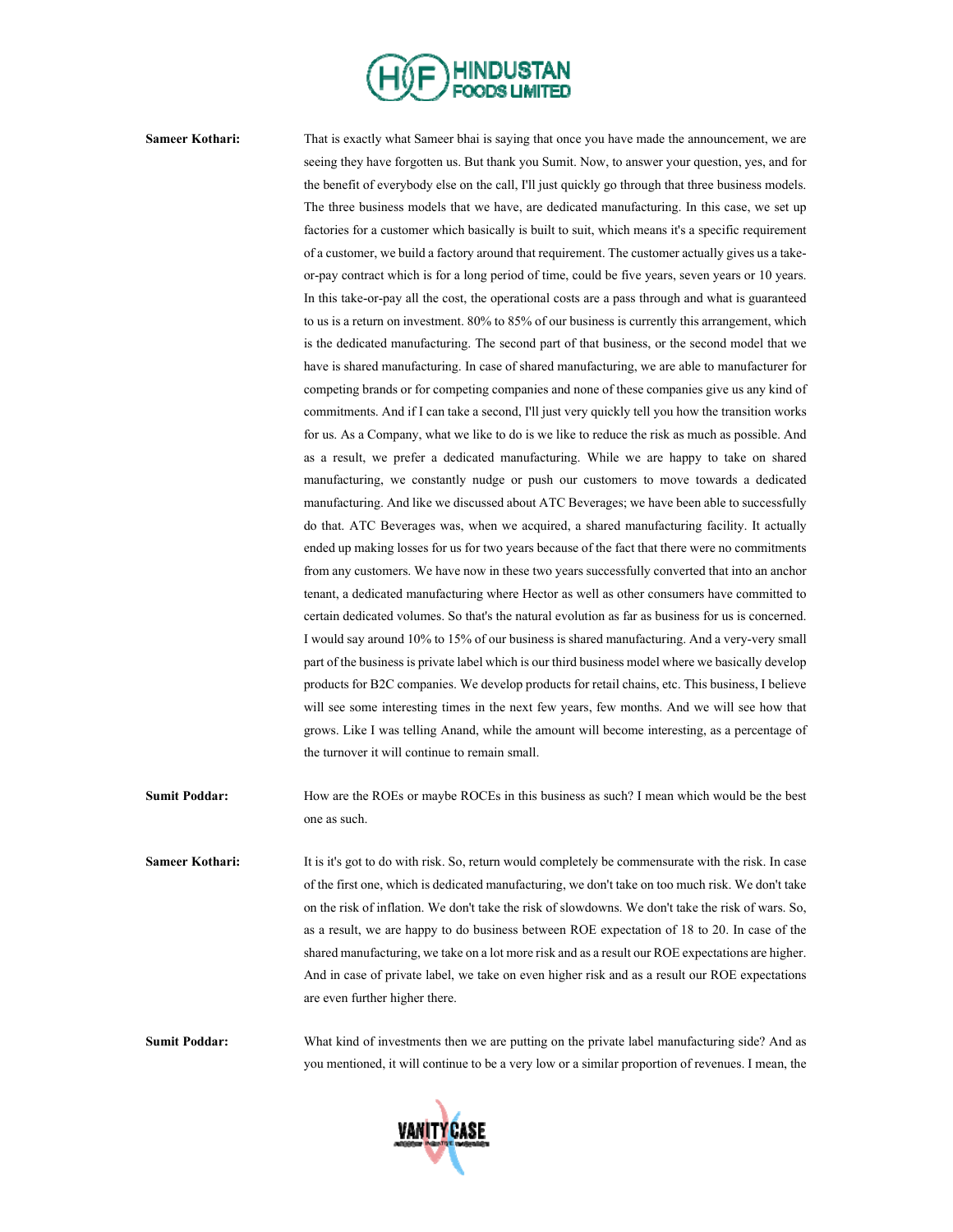

question I ask is primarily because how will you then add value or incremental differentiation to your business, is more of my question?

**Sameer Kothari:** In case of private label, actually you don't require investment in plant and machinery, because the private labels actually will piggyback on our shared facilities. And as far as the capital allocation policy that the board has set up for the Company, in case of our shared manufacturing facilities, we have been given the levy to invest up to Rs. 30 crores. And if it's anything beyond that, we necessarily require some kind of an arrangement with our customer either by way of buyback or a long-term commitment. In case of private label, I think the investment is more about R&D, the investment is more about vendor development, the investment is more about our network of using larger vendors which we are working with for our multinational companies, etc., and trying to get them to service smaller brands. I think that's the value addition we bring in for private labels. So, for example, if it is a small Company which is manufacturing, let's say, a toilet cleaner, they would not be able to get access to the same kind of resources that the market leading multinational Company manufacturing toilet cleaner does. We are able to bridge that gap and bring them to an even keel, at least as far as operations and vendor development and quality is concerned.

- **Sumit Poddar:** Of course, my question was more on the R&D or talent side as you shared already. But with current B2C kind of boom that is going on within the FMCG space, how did this concept fit in as such, is what my question was?
- **Sameer Kothari:** It's very interesting and we are actually also watching it with a lot of interest. I think the B2C boom is definitely there in terms of funding. I think the B2C boom is definitely there in terms of the media coverage. I think we are yet to see the B2C boom actually reflect on the retail shelf. It's early days. I think all of these guys are doing some great job. Some of the larger companies are doing a fantastic job in terms of new ways of attracting customers, etc. I think the next couple of years will actually show what will happen in terms of these B2C brands. It's very interesting and that's one of the reasons why we have actually developed this particular division in our Company. That's the reason why we are investing in R&D, etc. As you can imagine, you don't expect a Reckitt Benckiser or a Unilever to approach us for R&D. The R&D set up that we are doing, or the smaller facilities that we are setting up is essentially for these kinds of companies.

**Sumit Poddar:** So, the revenues would largely be D2C guys, or it is a mix? How much percentage would be the new age guys in your revenues?

**Sameer Kothari:** It's very-very small. Sumit, I keep referring to this and then at some point of time, Mr. Sanjeev Mehta is going to be very unhappy about it, but he said it in one of the interviews and I keep repeating the same dialogue. He said that Unilever is a Rs. 50,000 crore Company and it grows at 10% every year, so which means they add around Rs. 5,000 crores of turnover every year, whether it's by volume or whether it's by value. All the D2C companies put together, do not have that kind of a turnover. So, as a percent, I mean I am talking about just the incremental turnover, that's Rs. 5,000 crores. So, as a result from a turnover perspective, I think D2C companies will

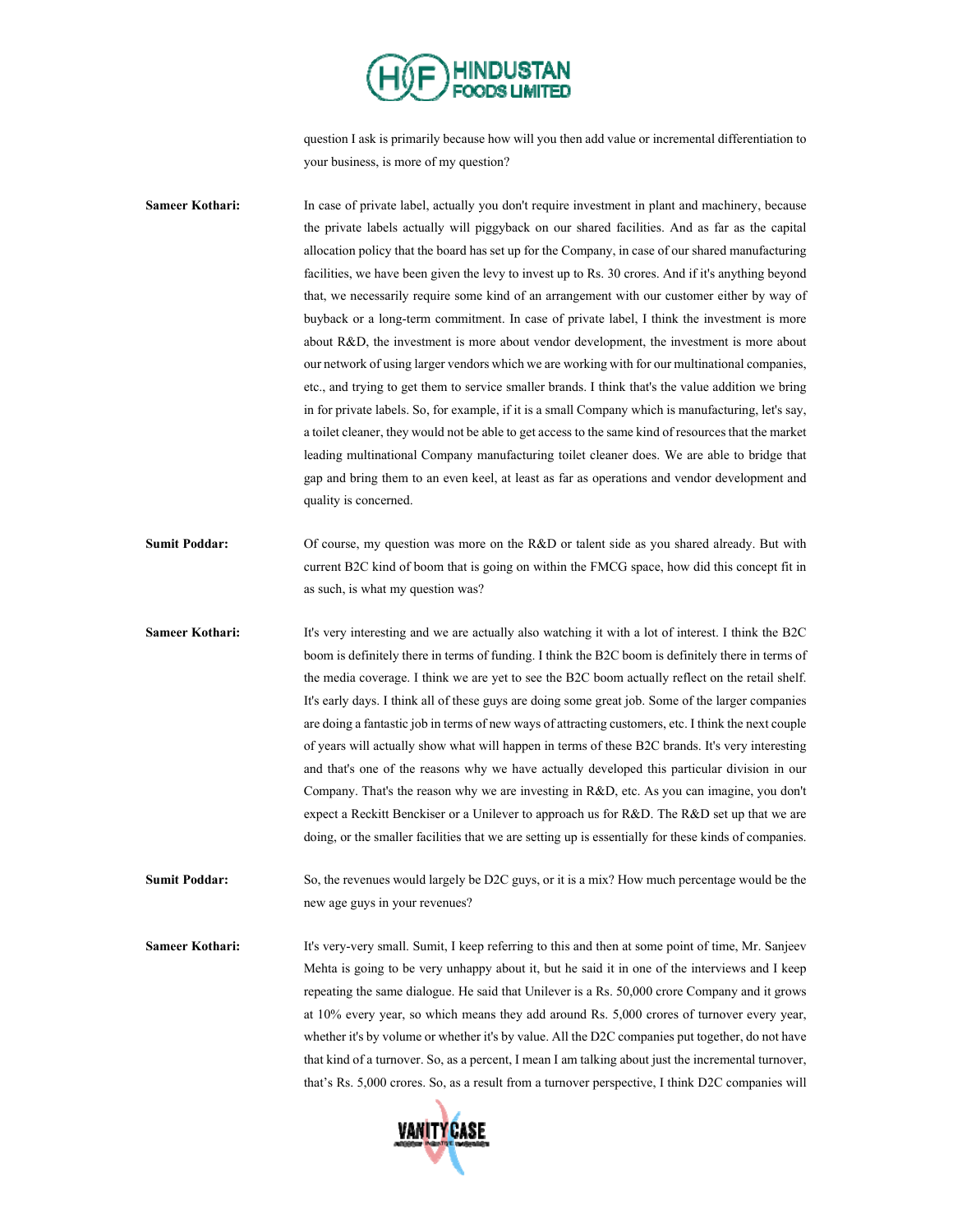

continue to be very-very small, but strategically I think you are seeing a shift in FMCG consumption, and you will see this shaping up in the next few years.

**Sumit Poddar:** Got it. Just referring to the questions regarding FCS that was being asked earlier. While I understand that growing business will always need CAPEX and it is always prudent to invest in CAPEX first, because that's business growing at 60%-70% kind of CAGR would need continuous CAPEX per se. But then what of the areas which can really help you to generate much higher FCS which actually takes care of your CAPEX as well as much more value added. Because this actual CAPEX slows down, which ultimately means that you are not seeing much of a growth of the rate of growth that was being seen earlier. And particularly given the opportunity that you have, you will have to have continuous CAPEX. So, how do you really solve this mystery as such?

**Sameer Kothari:** I think that's an excellent question, Sumit. So, here's how it's going to pan out. I think in our dedicated manufacturing, we do not get any operating leverage on our CAPEX. So, whatever money we invest is directly proportional or rather whatever money we make will be directly proportional to the investment and as a result, the more we invest the more money we will make. However, there are two aspects or two windfall gains or alphas coming from a couple of things. So, in case of dedicated manufacturing, we only play on the financial leverage. We do not play on operating leverage. In case of shared manufacturing on the other hand, there is a lot of operating leverage. We believe that in the next four to five years, as a larger percentage of our business moves out of the dedicated manufacturing and converts into shared manufacturing, we will see some amount of operating leverage coming into it. And that operating leverage will hopefully give a lift to the ROE that we can drive from that particular investment. And I think that's going to be a very important part. And then the third part of course, is the private label. The private label, assuming that they grow, we are very confident that we don't see private label companies or D2C companies, or for that matter retail companies investing in manufacturing assets, which means they will continue to come to contract manufacturers like us and we believe that we will be able to sweat our assets much better with those guys as compared to the larger multinationals. And the last thing which I briefly talked about, and Kamal talked about it as well, which is exports. We currently are not considering exports as a part of our portfolio because of certain infrastructural gaps. But I think in the next three to four years, we will definitely see that happening and I think that should unlock some amount of alpha as well.

**Moderator:** The next question is from the line of Akhil Parekh from Centrum Broking. Please go ahead.

**Akhil Parekh:** Congratulations on achieving the target of Rs. 2000 crores. My first question is on the beverages part of ice cream units. Given that this product are seasonal and the capacities are not utilized for the entire year, do the ROCEs differ uniquely as compared to the other product? And will we see a dilution in ROCEs with the incremental capacity utilization for the beverages and the ice cream plant?

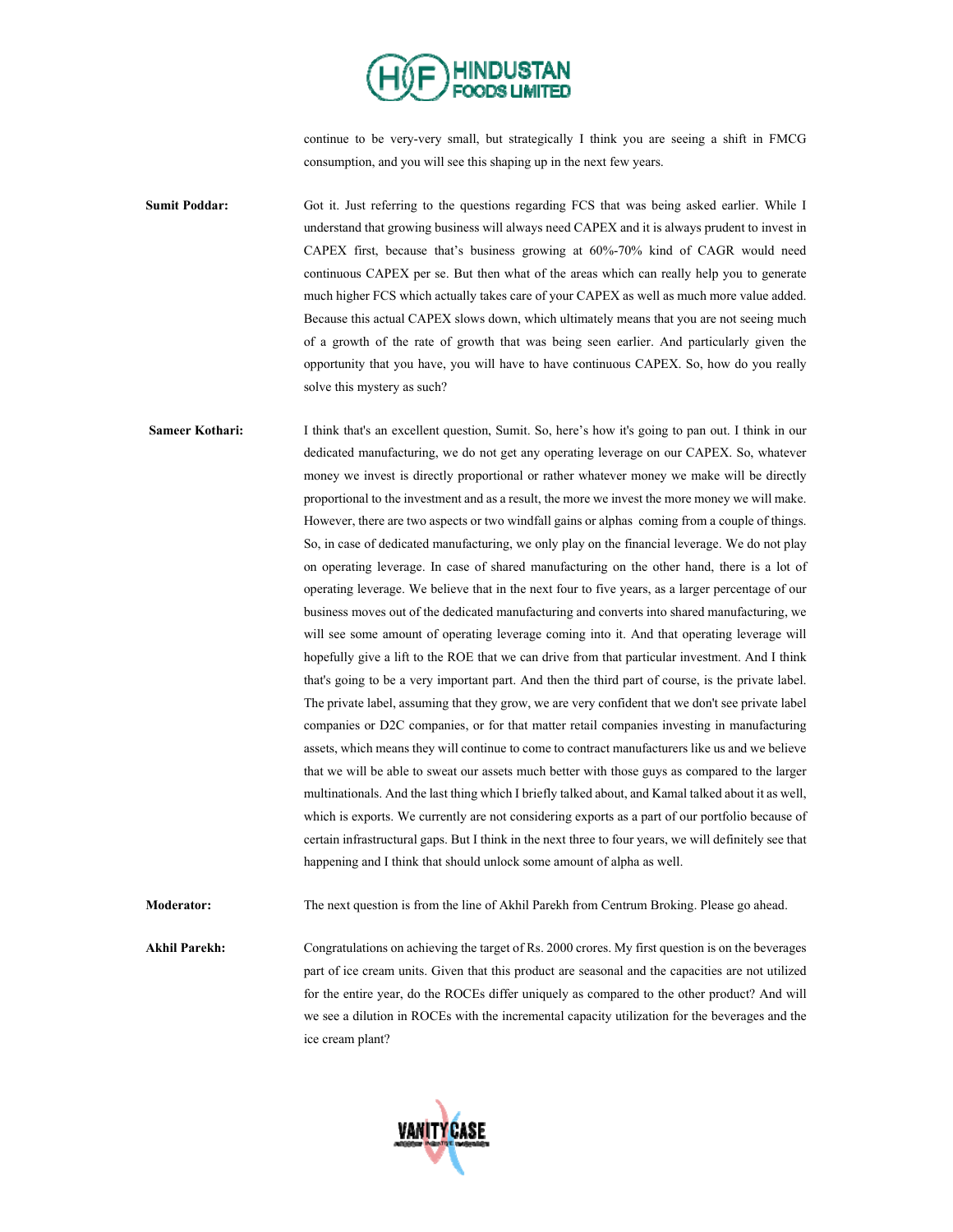

- **Sameer Kothari:** Thank you Akhil. The short answer is no. Our ROCEs are guaranteed for the year and as a result, they take care of any seasonality which might come in within the year. To answer that question very simply we look at it at a yearly basis. As you will see some amount of difference from quarter-to-quarter on a year-end basis, it evens out.
- Akhil Parekh: And the assets turn also is broadly similar basically for these units?
- **Sameer Kothari:** The asset turns actually depends on the product category. And you have talked about ice creams one hand, and you have talked about beverages, both of them completely different product categories. Even within the product category it depends on what kind of SKUs we make. For example, if we are making the lower MRP products, the Rs. 5, Rs. 10 products in that factory, our asset turns would probably be lower. So, as a result, it's very difficult to give you a specific comment on whether ice creams will have better asset turns or not. What we do is general indication is in our experience we believe that we should be able to get a three times asset turn on most of our product categories. Some will be more; some will be less.
- Akhil Parekh: Second thing is regarding what's shown in the investment, we have mentioned that we will see Rs. 100 crores of topline in FY23 but the legalities or the formalities will only be done by end of 1Q 2023. So, the contribution from this business will only be for the nine months? So, it will not be completely Rs. 100 crores in FY23. Is the interpretation correct?
- **Sameer Kothari:** Absolutely correct. In fact, the legal implementation of that deal is already delayed. We were hoping that we would have been able to get a full year in as far as that facility is concerned. Unfortunately, that's not happened. So, you are absolutely right. Every day that we are not able to close the deal, we lose turnover as well as profitability.
- **Akhil Parekh:** Last question, on the dedicated units, we have a model where we get assured volumes for the particular product, if you are manufacturing from that units. But say, for example, tomorrow if the macro situation turns bad for xyz reasons, will this still continue to see those kinds of assured volumes? If I were to give an example, say edible oil prices have doubled over the last one year and all of a sudden if we see a reduced off-take by the consumer, does that hurt our volume assumption as well as the dedicated units?
- **Sameer Kothari:** Akhil, the short answer is no. The arrangements are that we are agnostic as far as volumes are concerned. Of course, this does not envisage a complete shock basis, but let me just give you an example of, even in the case of COVID, if you look at our results during the peak of COVID, most of our customers stood by us and were okay with the underutilization of the factories. So, the short answer is that no, the changes in the volumes is not a risk that we carry on our books. It's a risk that is carried by our principal.
- **Akhil Parekh:** Last from my side, the bar project has been delayed. So, it is from the client's side or is it from our end?